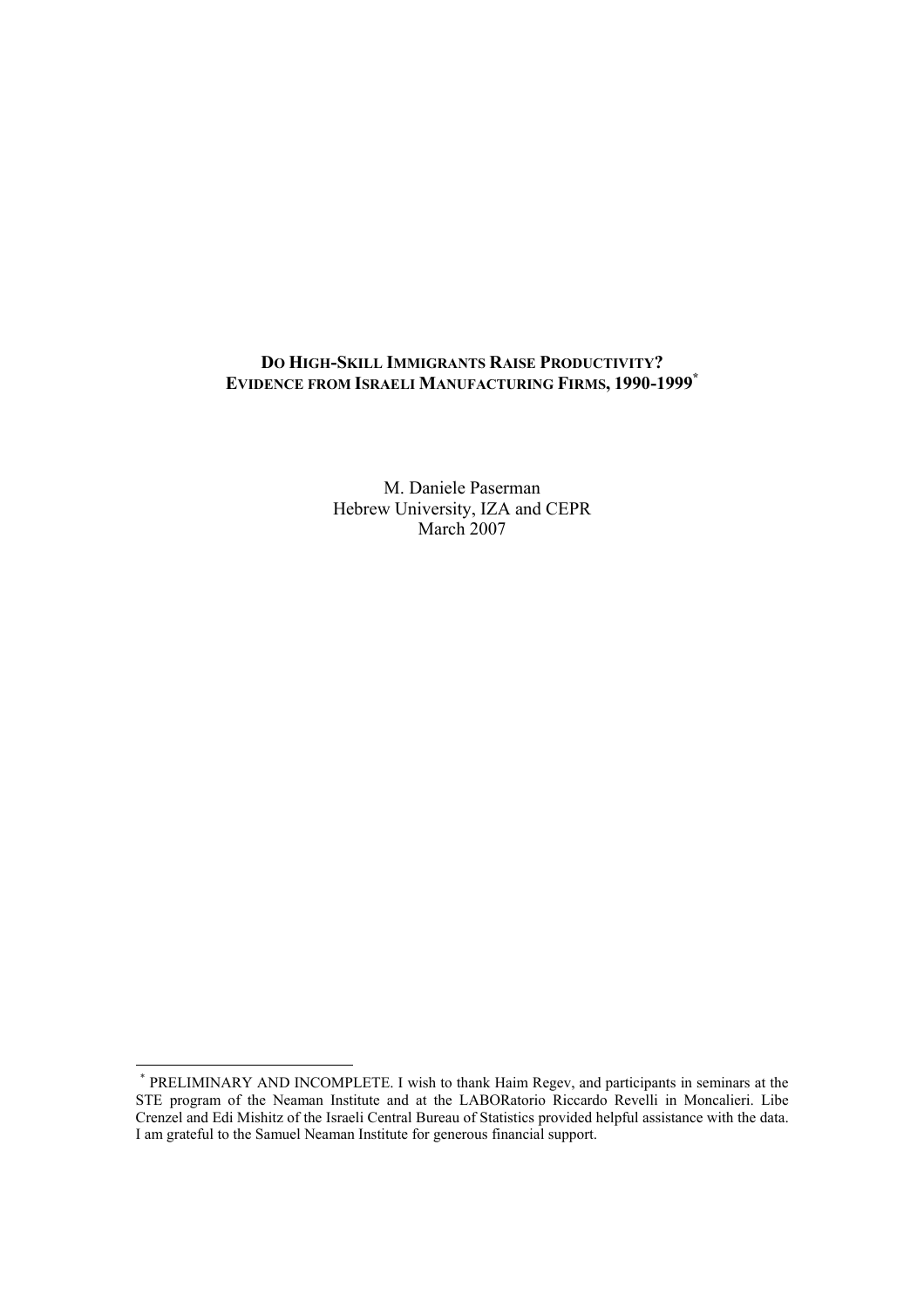#### **Abstract**

During the second part of the 1990s, the Israeli economy experienced a surge in labor productivity and total factor productivity, which was driven primarily by the manufacturing sector. This surge in productivity coincided with the full absorption and integration into the workforce of highly skilled immigrants from the former Soviet Union. The Soviet immigrants were disproportionately employed in manufacturing and, after an initial adjustment period, progressively moved into higher responsibility occupations where their skills could be put to use more efficiently. This has led some observers to comment that the high-skilled immigration wave was one of the main determinants for the fast growth of the Israeli economy in the 1990s.

In this paper, I use a unique data set on Israeli manufacturing firms and investigate directly whether firms and industries with a higher concentration of immigrants experienced increases in labor productivity and total factor productivity. The analysis shows that there is no correlation between immigrant concentration and productivity at the firm level in cross-sectional and pooled OLS regressions. First-differences estimates, which control for fixed unobserved differences between firms, reveal, if anything, a *negative* correlation between the change in output per worker and the change in the immigrant share. A more in-depth analysis reveals that the immigrant share was strongly negatively correlated with output and productivity in low-tech industries. In hightechnology industries, the results tend to point to a positive relationship, hinting at complementarities between technology and the skilled immigrant workforce.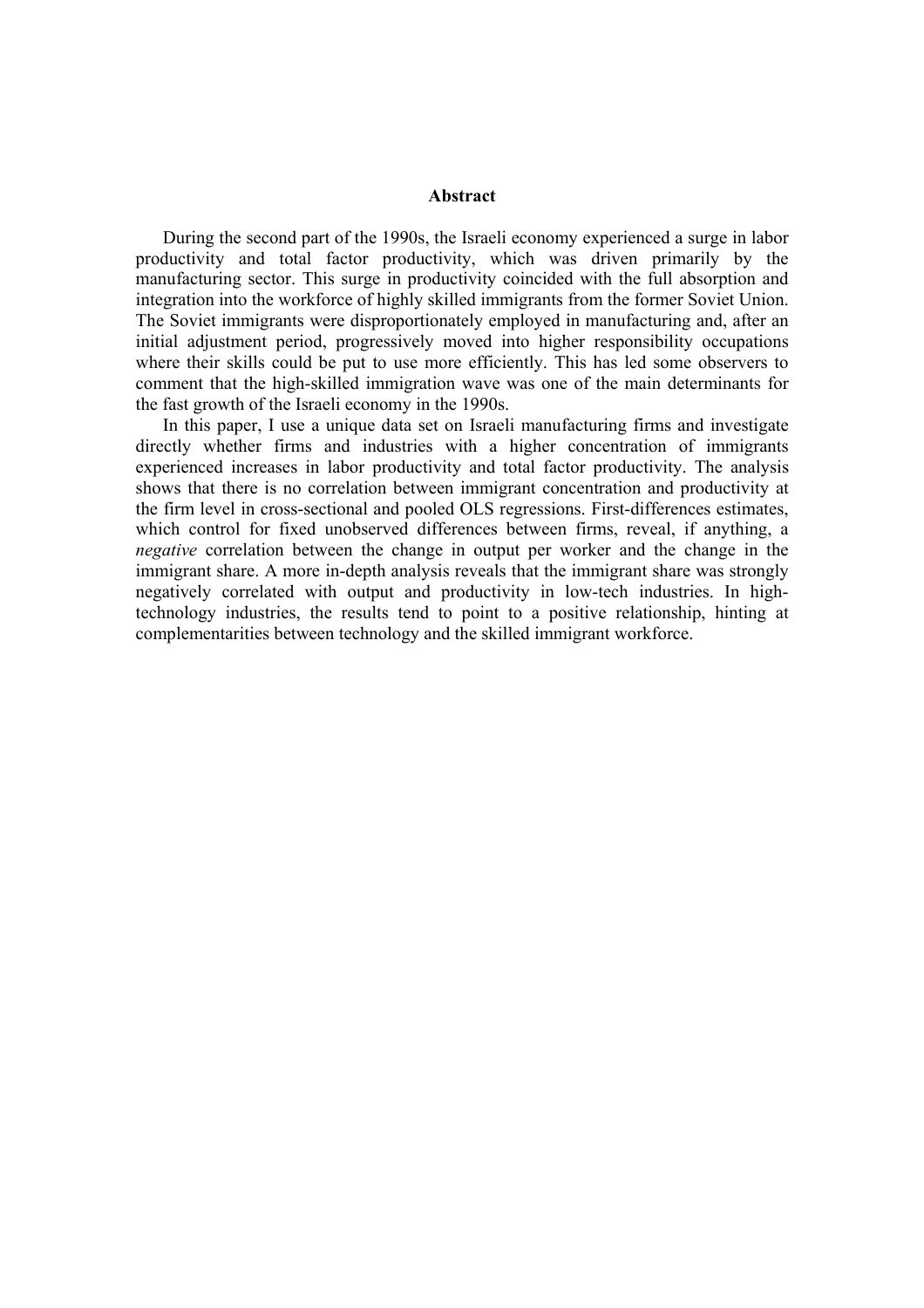### **1. Introduction**

 $\overline{a}$ 

From the last quarter of 1989 until 2001, over 1 million immigrants from the Former Soviet Union (FSU) arrived in Israel, increasing its population and labor force by extraordinary rates. At the peak of the immigration wave in 1990 and 1991, over 330 thousand FSU Jews immigrated to Israel, increasing Israel's potential labor force by 8 percent and its population by 15 percent. In addition to its size, another unique aspect of this immigration wave is that many of the immigrants were highly educated. About 60 percent of the FSU immigrants who arrived between 1989-1990 were college-educated and almost one-fourth were college graduates. In contrast, only about 30 percent of the native Israeli Jews in 1990 were college educated, and 12 percent were college graduates.

Much of the previous work on the impact of immigration on the host economy's labor market has found that wages are only mildly negatively affected by the influx of competing workers.<sup>1</sup> This suggests that offsetting flows of labor or capital, or improvements in firms' productivity must occur in order for native wages to maintain their pre-immigration level. This last scenario could well be plausible in the Israeli case, because of the high skill content of the immigrant population. Indeed, the aggregate data reveals that the manufacturing sector, which employed a disproportionate share of FSU immigrants, experienced sustained growth in output per worker and total factor productivity during the 1990s.

In this paper, I use a unique data set on Israeli manufacturing firms and investigate directly whether firms and industries with a higher concentration of

<sup>&</sup>lt;sup>1</sup> See Friedberg and Hunt (1995) for a survey of the early literature, or Card (2005), for a more recent appraisal. On the other hand, Borjas (2003) argues that immigration does have an adverse effect on the employment and wages of natives with the same education and experience as that of immigrants. Studies of the Israeli experience in the 1990s have also found contrasting results: Friedberg (2001) finds that the effect of immigration on native wages and employment is sensitive to the estimation procedure, while Cohen-Goldner and Paserman (2006) find some adverse effect on wages in the short run, but no effect in the long run.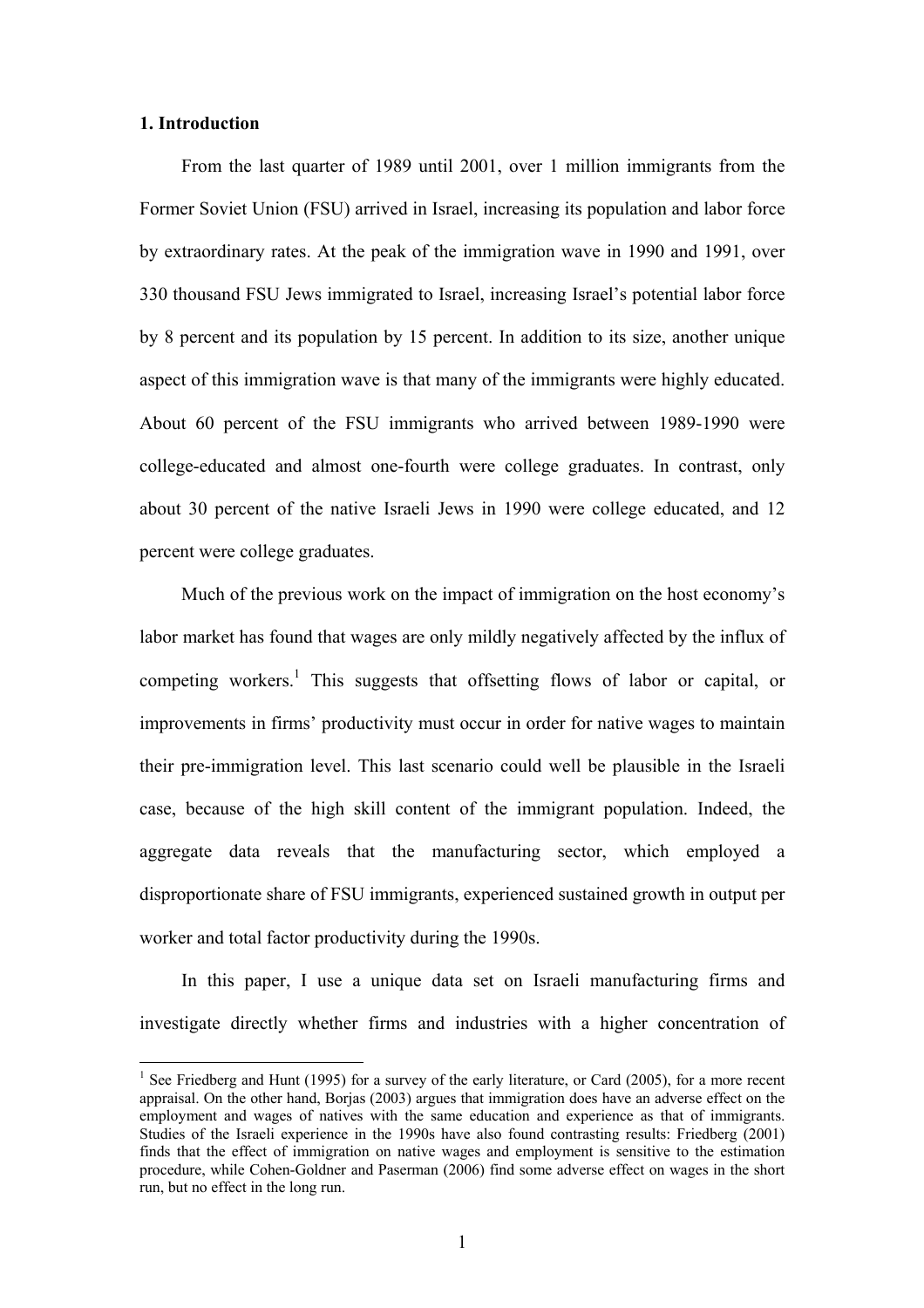immigrants experienced increases in labor productivity and total factor productivity. The analysis is carried out by running conventional production function regressions, where the share of immigrants is treated as an additional right hand side variable. This econometric specification is obtained directly from microeconomic principles if one assumes a Cobb-Douglas production function, perfect substitutability between native and immigrant labor, with possible differences in the efficiency units of labor provided by native and immigrant workers.

The analysis reveals a number of interesting results: a) Despite their high levels of formal education, immigrants were initially employed in low-skill occupations, and moved up the occupational ladder only a number of years after arrival. b) In 1993, shortly after the peak of the immigration wave, the immigrant share in the firm can be predicted by a number of pre-immigration characteristics of the firm: firms that in 1990 had a high capital/labor ratio, paid low wages and were in industries with a low-educated workforce employed a relatively high share of immigrants. Immigrants were less likely to be employed in firms with a high share of output in highly concentrated industries, consistent with models of queuing in the labor market. By 1997, many of these correlations were weakened or reversed. c) In cross-sectional and pooled OLS production function regressions, I find no evidence that the immigrant share is correlated with labor productivity or total factor productivity. First-differences estimates reveal, if anything, a *negative* correlation between the change in output per worker and the change in the immigrant share. d) The immigrant share was strongly negatively correlated with output and productivity in low-tech industries. In high-tech industries, the results are somewhat mixed, but tend to point to a positive relationship, hinting at complementarities between technology and the skilled immigrant workforce.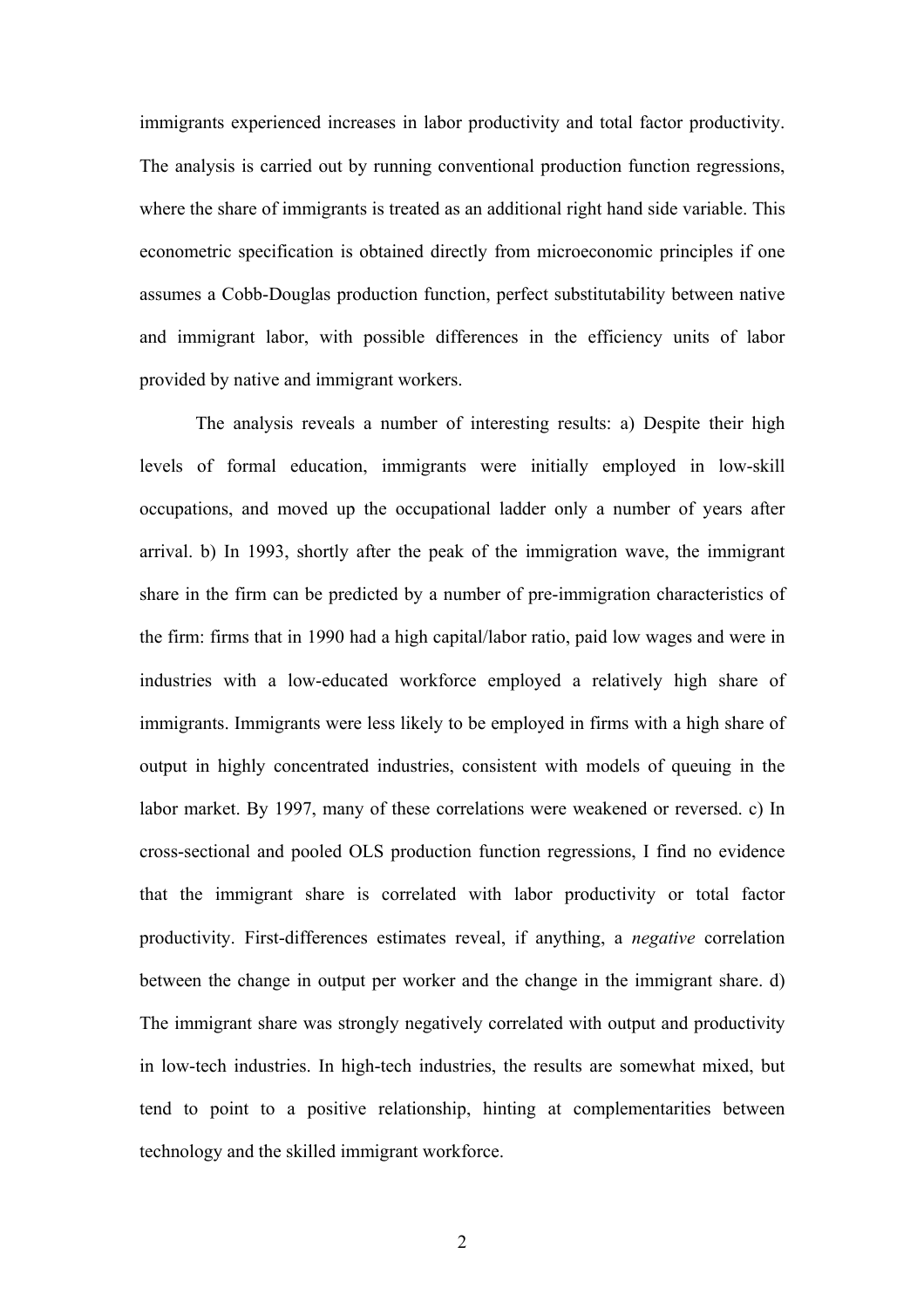This paper's contribution is threefold. First, it joins the growing the literature that attempts to understand how firms and industries respond to migration waves. Lewis (2003) finds that relative labor supply shocks have little effect on the local industry mix; instead, industries respond to these shocks by changing their relative factor intensities. Lewis (2006) further corroborates these findings by showing that in markets with a higher availability of less-skilled labor manufacturing plants are less likely to introduce automated production techniques. Lewis argues that these endogenous changes in production techniques may explain why wages of unskilled workers have been found not to respond to large immigration-induced labor supply shocks. Gandal, Hanson and Slaughter (2004) obtain similar results in the Israeli context: they find that global changes in production techniques were sufficient to more than offset Israel's change in relative factor supplies induced by the Soviet immigration, while changes in output mix did not help Israel absorb changes in relative factor prices. These studies, however, did not have micro data on the distribution of immigrants across establishments, and therefore could not investigate directly the effect of immigrants on plant productivity. To my knowledge, Quispe-Agnoli and Zavodny (2002) are the only ones to estimate directly the effects of immigration on firm productivity. Using state-level data, they find that labor productivity increased more slowly in states that attracted a larger share of immigrants in the 1980s, both in low-skill and high-skill industries. The current study improves on the existing literature by exploiting information on immigrant concentration at the firm level, a unique feature of my data set.

The second strand of literature to which this paper is related is the one on the effects of a highly educated workforce on labor productivity. Moretti (2004) finds robust evidence of educational spillovers in U.S. manufacturing: the productivity of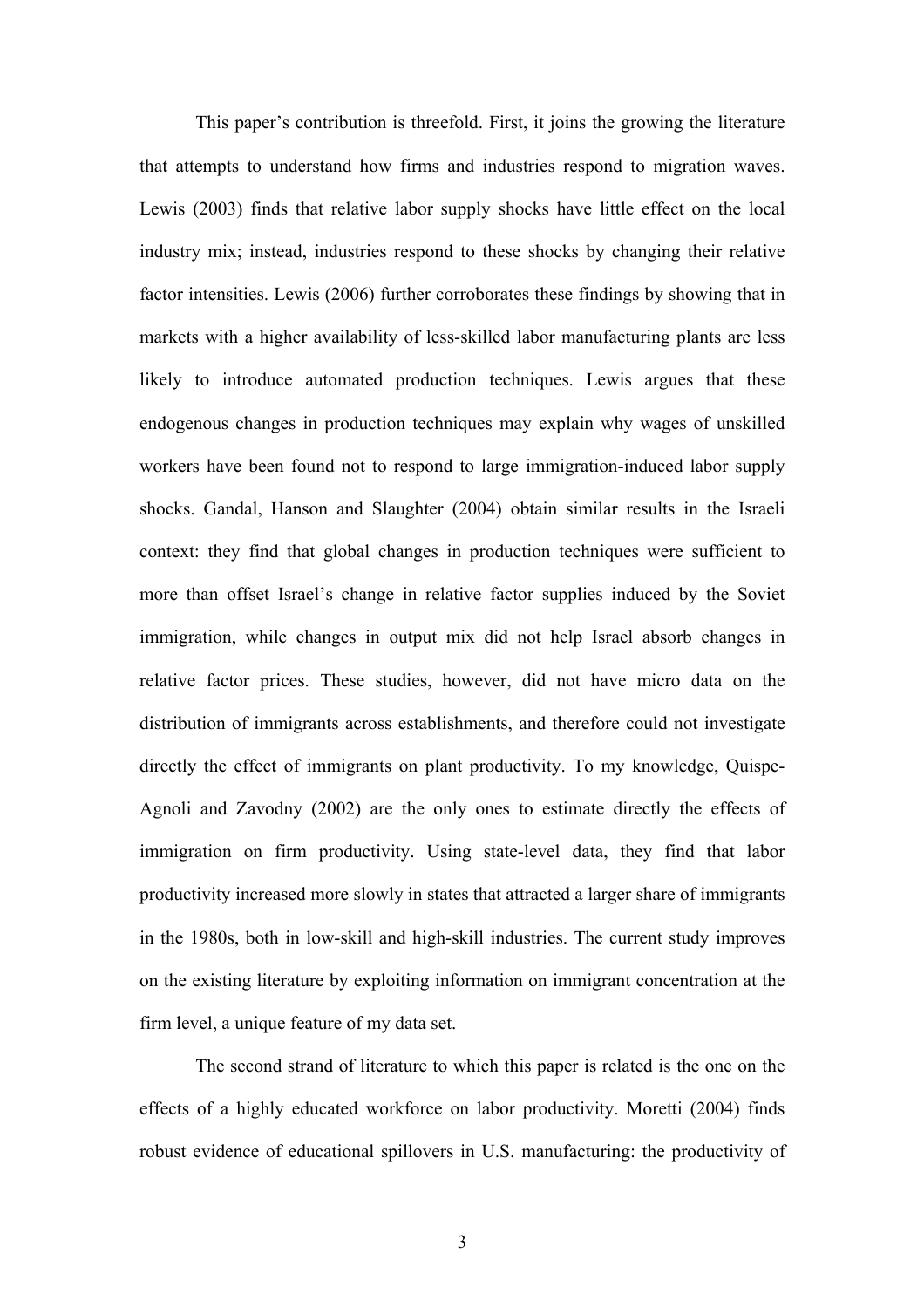plants in cities that experience large increases in the share of college graduates rises more than the productivity of similar plants in cities that experience small increases in the share of college graduates. Exploiting the longitudinal nature of his data, Moretti can address the most relevant endogeneity and selectivity issues by including plant and city fixed effects: however, his data cannot conclusively rule out the possibility that time-varying productivity shocks are correlated with changes in the overall level of human capital in a city. One advantage of my study is that it allows to investigate the productivity effects of the large, unexpected, and arguably exogenous shock to the stock of human capital represented by the Soviet immigration to Israel.<sup>2</sup>

Finally, the paper helps understanding the determinants of growth in the Israeli economy in the 19990s. Hercowitz (1998), and Hercowitz, Lavi and Melnick (1999), using macroeconomic time series data up to 1995, find that immigration has a negative short-run impact on TFP growth. They interpret these results as a consequence of immigrants' slow process of adjustment to the labor market, implicitly arguing that TFP should have picked up once the adjustment process had been completed. My paper sheds light on this issue by extending the analysis to the end of the decade: this is a particularly interesting period of analysis, because by this time the most difficult part of the immigrants' adjustment process had already been completed, and because the Israeli economy experienced a surge in productivity growth in the second half of the 1990s.

The rest of the paper is structured as follows: Section 2 presents some general macroeconomic trends in the Israeli economy between 1970 and 1999, and in the manufacturing sector in particular. Section 3 describes the data. Section 4 discusses the distribution of immigrants across firms and industries in 1993 and 1997. Section 5

 $2$  Other papers that have looked at how the educational composition of the workforce affects productivity are Hellerstein, Neumark and Troske (1999) and Jones (2001).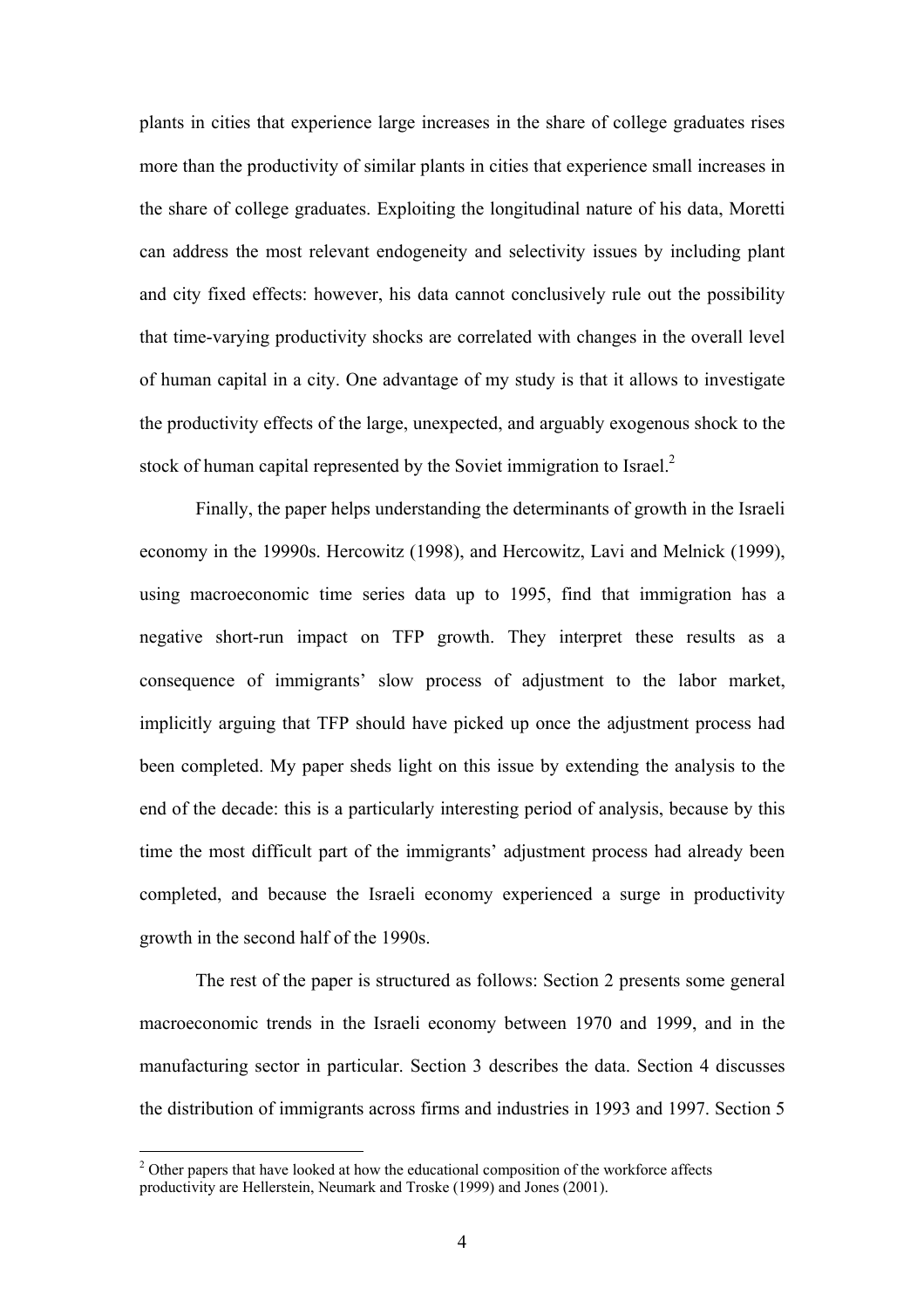presents the basic estimates of the production function, as well as additional robustness tests and specification tests. Section 6 concludes.

### **2. Israeli Productivity, 1970-1999: Macroeconomic Trends**

 Table 1 presents the average yearly growth rates in total output per worker and in total factor productivity, by decade, between  $1970$  and  $1999$ .<sup>3</sup> Output per worker and total factor productivity grew at a sustained and similar rate during the 1970s, but growth slowed down considerably during the 1980s. In the 1990s, the growth rate picked up again, with the manufacturing sector leading the charge in both output per worker and TFP. Figure 1 presents the evolution of output per worker for the entire Israeli economy and for the manufacturing sector alone, between 1970 and 2000. The two series grew at fairly similar rates between 1970 and 1993, but since then manufacturing output per worker has taken off at a very fast rate, while overall output per worker has remained essentially constant. Figure 2 illustrates that much of the 1990s growth in the manufacturing sector was concentrated in high and medium-high technology industries, even though low and medium-low tech industries also experienced growth in the latter part of the decade.<sup>4</sup>

 At the same time, many of the post-1989 immigrants found employment in the manufacturing sector, as can be seen by Table 2: throughout the decade, the share of immigrants in manufacturing was nearly double that of natives. Given the high level of educational attainment of immigrants (and in particular the high concentration of

 $3$  The data are from the Bank of Israel Annual Report (2003).

<sup>&</sup>lt;sup>4</sup> See Appendix B for the full classification of industries by technological intensity.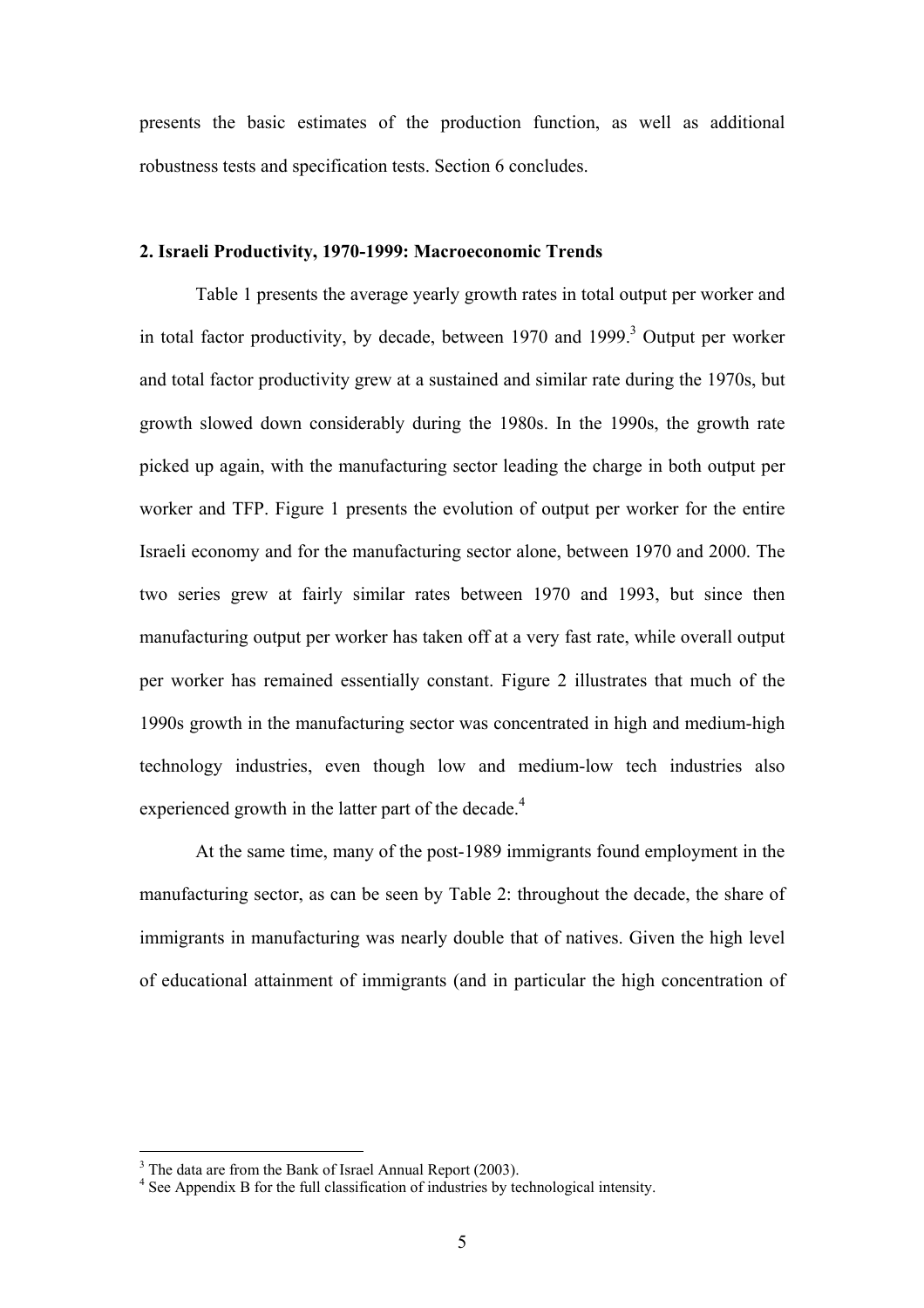engineers)<sup>5</sup>, it is natural to think that there may be a causal link between immigrant employment and growth in the manufacturing sector.

 Figure 3 presents the decomposition of manufacturing output in the 1990s into its components: value added per worker, labor, capital per worker, and total factor productivity. We see that labor input increased sharply in the first part of the decade, and then remained fairly constant in the second part. The mirror image of this trend can be seen in the evolution of capital per worker: it dropped by about 10 percent between 1990 and 1992, before rebounding to its initial level by 1995, and then growing very quickly in the second part of the decade. This matches the prediction of a simple economic model in which the capital stock is fixed in the short run, but can adjust in the long run in response to take advantage of the higher marginal productivity that arises following the influx of workers. Both value added per worker and TFP fluctuated in the first part of the decade, and then began to grow steadily since 1995.

 Figure 4 also shows that the manufacturing sector experienced skill upgrading during the 1990s. The proportion of workers with high education (some college or more) rose steadily throughout the decade, from about 26 percent in 1990 to 43 percent in 1999. This may reflect the growing share of immigrants with high education in manufacturing employment, but also the increasing educational attainment of the non-immigrant workforce. When measuring skill by the proportion of workers in white-collar occupations, we see a slightly different picture: the share of white collar workers fell in the first part of the decade (from about 21 to 19 percent), but then grew very quickly in the second part of the decade. This likely reflects the occupational upgrading of the FSU immigrants, a phenomenon which has already

<sup>&</sup>lt;sup>5</sup> Weiss, Sauer and Gotlibovski (2003) report that more than 70% of the immigrants worked in highskill or medium-skill occupations in the USSR, and the supply of engineers and physicians roughly doubled between 1989 and 1993.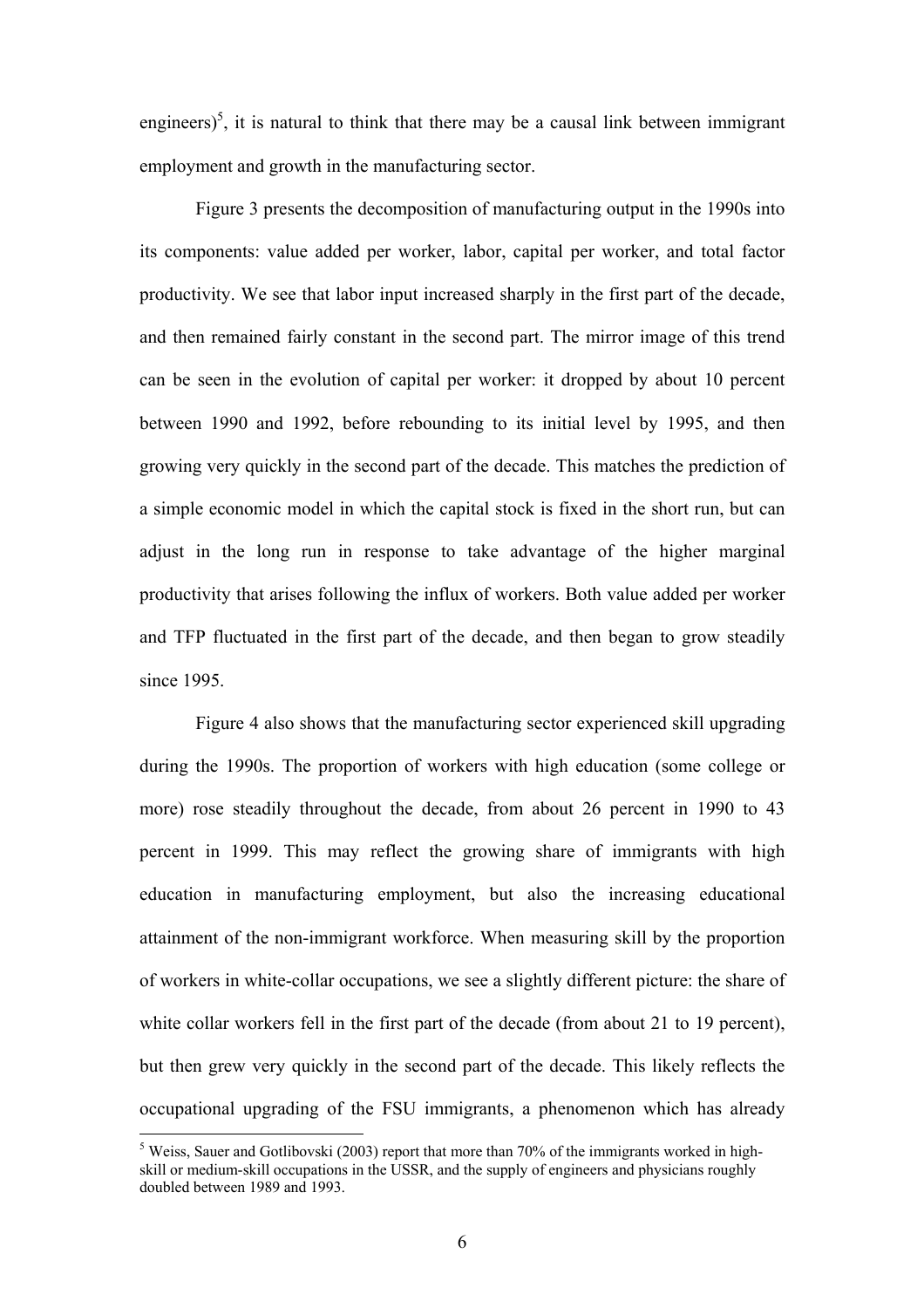been studied extensively in the literature (Weiss, Sauer and Gotlibovsky, 2003; Eckstein and Weiss, 2002 and 2004).

 Summing up, it appears that the manufacturing sector as a whole, and in particular high technology industries within this sector, were the main engines of growth in the Israeli economy in the latter part of the 1990s. At the same time, the manufacturing sector absorbed large numbers of highly educated immigrants, who gradually shifted from blue-collar to white-collar occupations. In the next sections we will try to analyze whether these two phenomena are linked at a more disaggregated level.

## **3. Data**

The main source of data for my analysis is represented by the 1990-1999 Manufacturing and Crafts Surveys conducted annually by the Israeli Central Bureau of Statistics (CBS). The survey is a representative sample of manufacturing establishments employing 5 or more persons. Griliches and Regev (1995) used these same surveys to study productivity in Israeli firms during the 1980s.

 The Manufacturing Surveys have been conducted regularly by the CBS since 1955. The surveys can be viewed as a succession of short panels, since every few years the sampling frame is redesigned and a new sample of establishments is drawn based on probability sampling. Large establishments (with more than 75 employed persons), and a number of smaller establishments in some economic branches are sampled with certainty, while smaller establishments are sampled with a probability determined by establishment size and economic branch. The sampled establishments are then followed for a number of years, until the next sample redesign. In the period I investigate, there were two redesigns of the sample: the 1989 redesign, which is the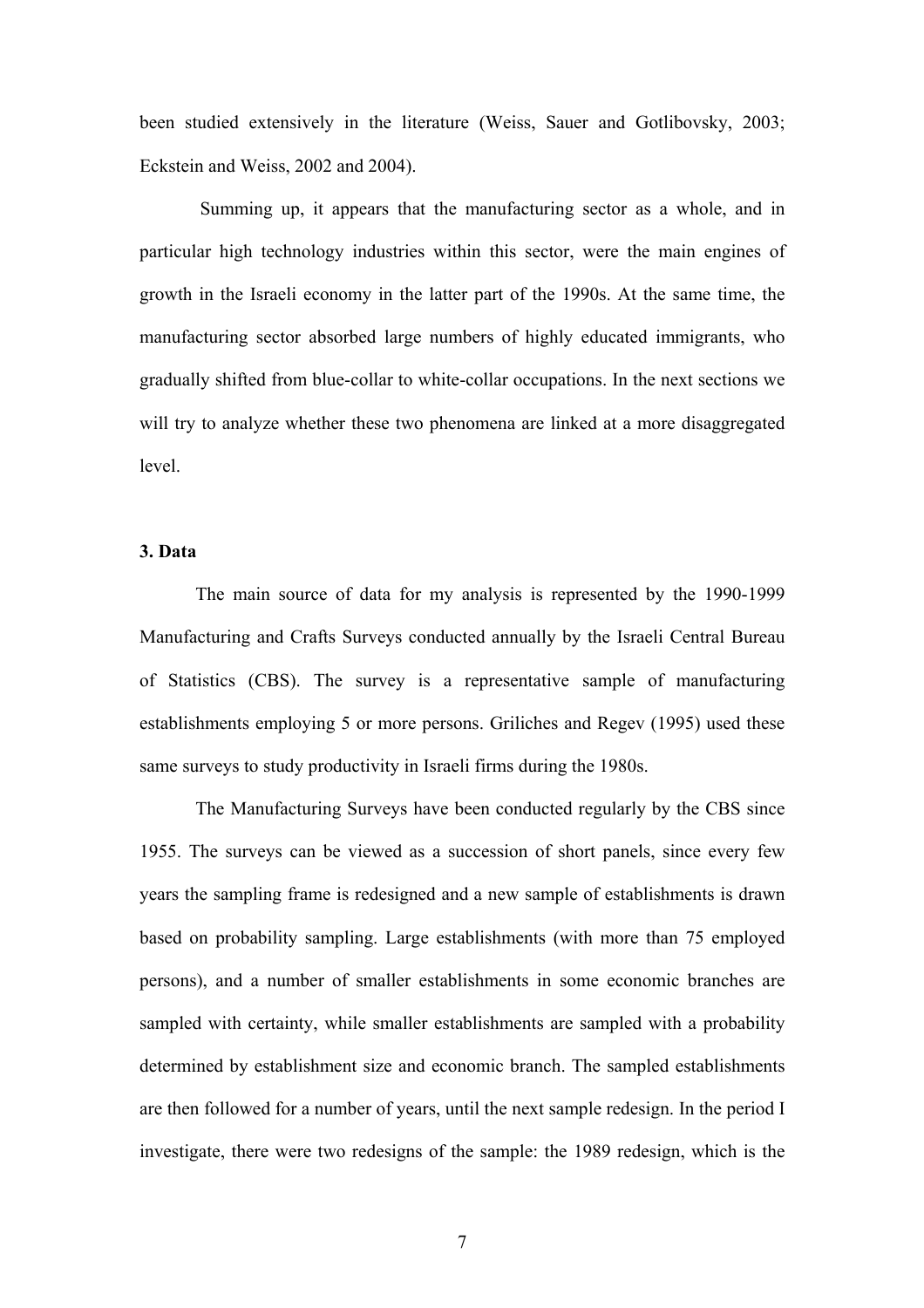basis for the 1990-1994 surveys, and the 1994 redesign, which is the basis for the 1995-1999 surveys. Table 3 shows the number of establishments in each survey year, the number of establishments in each year which were surveyed in 1990, and the number of establishments in each year which were present in 1995. As can be seen, more than 800 establishments in the 1995 sample were already present in 1990, and nearly 700 establishments are sampled continuously between 1990 and 1999.<sup>6</sup>

 The Manufacturing Surveys provide information on the usual income and expenditure variables at the firm level: local sales and exports, inventory changes, intermediate inputs, investments broken down by type (buildings, equipment, and vehicles), labor, and wages. These basic data were used to calculate gross output and value added. To calculate each establishment's fixed capital stock, I proceeded as follows: first, I linked each establishment to data on the fixed capital stock at the three-digit industry level from the CBS's 1992 Survey of the Fixed Gross Capital Stock. I then assumed that the capital-output ratio is constant within each industry to obtain an estimate of each establishment's stock of equipment, buildings, and vehicles in 1992. Then, I calculated the capital stock for every year using the perpetual inventory method (both forward and backwards, for the years 1990 and 1991), and the linear depreciation formulas used in Regev (1993).<sup>7</sup>

 The CBS follows standard OECD definitions and classifies all industrial sectors into four different levels of technological intensity. I will also follow this standard classification throughout the paper. Table 4 presents summary statistics on the number of firms, on total employment, and on the composition of the labor force for the four levels of technological intensity. High-technology firms represented 7

 $6$  For more detailed descriptions of the sampling procedures, see Israel Central Bureau of Statistics (various years).

<sup>7</sup> Specifically, I assumed that buildings depreciate fully after 35 years, equipment after 15 years, and vehicles after 8 years.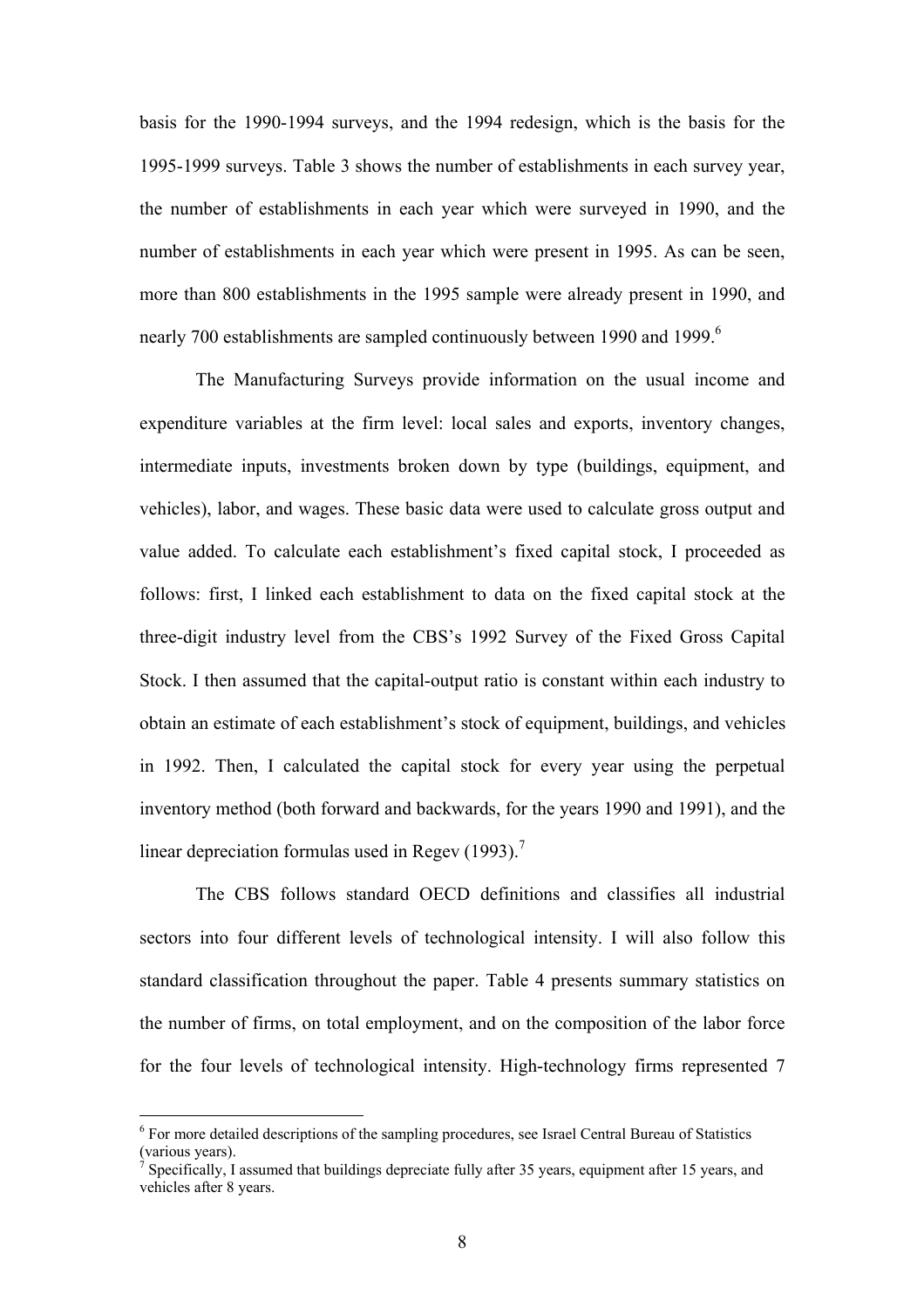percent of the sample in 1990, but employed about 13 percent of the total number of workers in manufacturing. By 1997, the number of high tech firms in the sample had risen to 9 percent, employing now 16 percent of the manufacturing workforce, a 41 percent increase in thelevl of employment. Note however that employment growth was not confined to the high-tech sector alone: employment grew by about 6 percent in the low-tech sector, and by about 47 percent in the medium-low tech sector. Table 4 also shows that the OECD classification reflects fairly accurately the educational composition of the workforce: workers in the high-tech sector have about two and a half more years of schooling than workers in the low tech sector. Moreover, high-tech establishments have a substantial fraction of scientists, and are substantially more likely to invest in R&D.

### **4. The distribution of immigrant employment**

The unique feature of my analysis is the combination of the standard variables on industrial production with information on the type of workforce employed in each establishment. This information is taken from the supplemental surveys on the Structure of the Labor Force (SLF), which were administered to all firms in the Manufacturing Surveys in 1993 and 1997. These surveys collected information on the total number of scientists, white-collar workers ("academics"), technicians, and production workers employed in each establishment, *and* on the number of recently arrived immigrants in each one of the above categories. This enables me to analyze the characteristics of firms that employed immigrants, and to study whether firms who employed a large number of highly educated immigrants experienced a boost in productivity.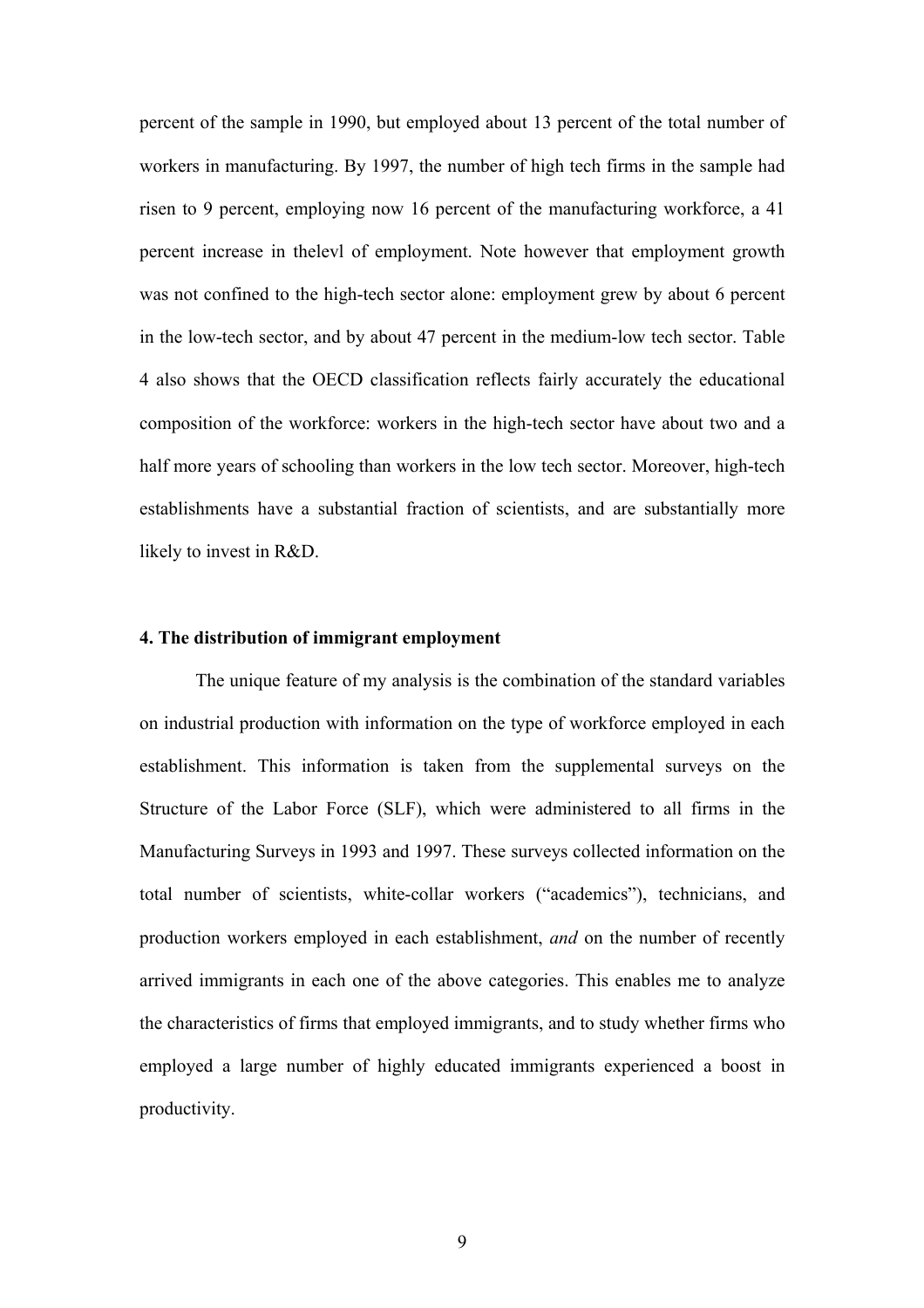Table 5 presents summary statistics for the SLF data. In the top panel, I present statistics for all the firms with non-missing data in 1993 and 1997, while the bottom panel restricts attention only to those firms that appear in the sample in both 1993 and 1997 (the balanced sample). We must first note the large difference in establishment size between the full sample and the balanced sample. The average number of employees in the full sample is between 29 and 41, but it rises to 130 in the full sample. This simply reflects the sampling scheme, whereby large establishments are sampled with certainty, while small establishments only belong to the probability sample. The share of firms with at least one immigrant drops from 1993 to 1997, while the average number of immigrants per firm increases, indicating that the employment of immigrants became more concentrated in fewer firms. The average share of immigrants in the firm is fairly stable at 15 to 17 percent of the total workforce.

 In contrast to the stability of immigrant employment between 1993 and 1997, there were substantial shifts in the occupational distribution of immigrants within firms, as can be seen from Table 6. The percent of scientists among immigrants more than doubled from 1993 to 1997, going from 4.3 to 9.8 percent. As a result, in 1997 the proportion of immigrants who were scientists was higher than the overall proportion of immigrants in the workforce (15.9 percent versus 15.1percent). Also, by 1997 a substantial fraction of immigrants were employed in white-collar jobs and as technicians, while the share of immigrants employed as production workers declined from nearly 94 percent to about 81.5 percent. These results further confirm that throughout the 1990s immigrants experienced substantial occupational upgrading, as they acquired local labor market skills and were able to convert part of their imported human capital into something valuable for Israeli employers.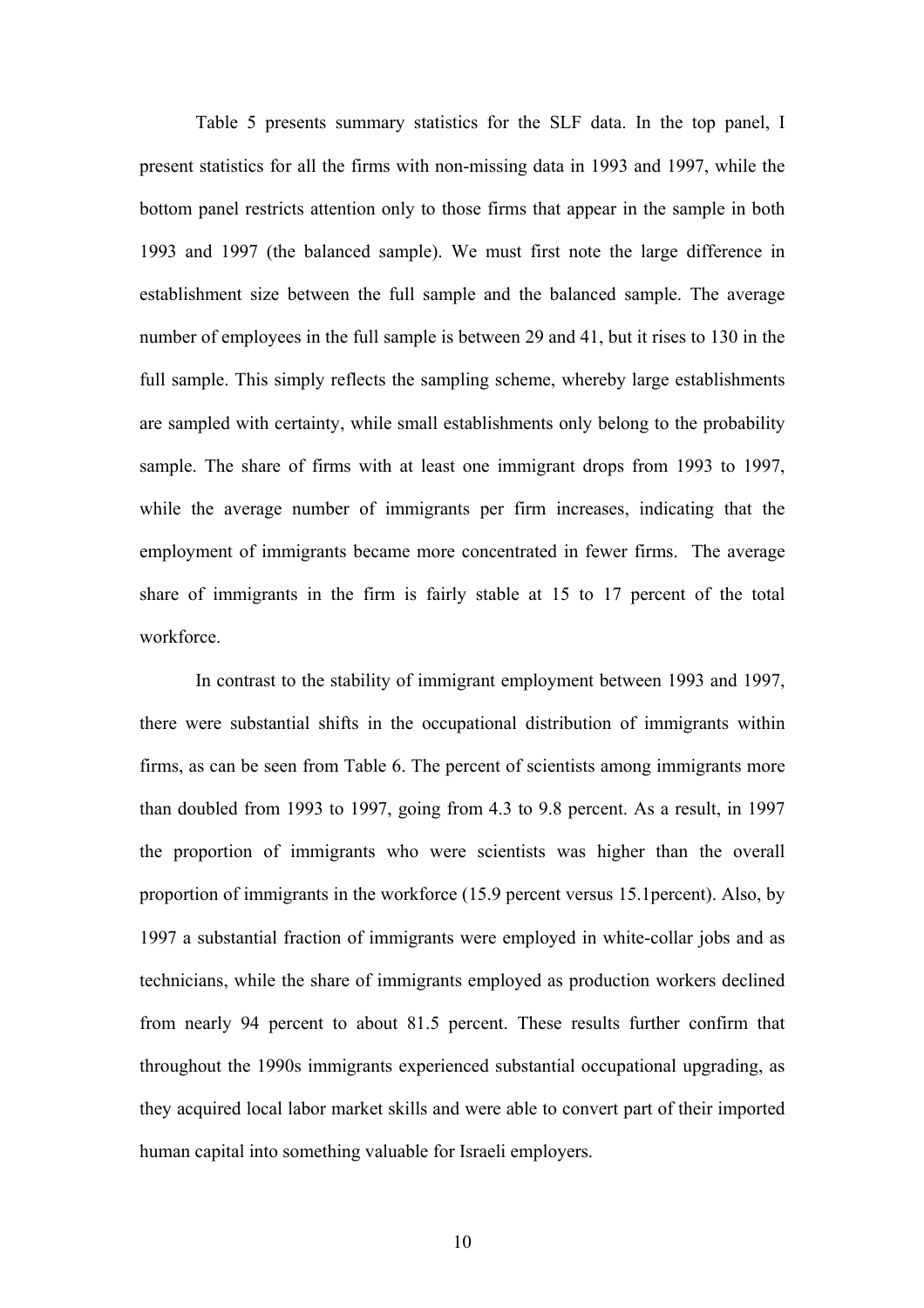We now move to the question of which industries and firms employed immigrants. Figures 3a and 3b show the immigrant distribution across 25 two-digit manufacturing industries. The dark bars represent high and medium-high tech industries, while the light bars represent low and medium-low tech industries. In 1993 there does not seem to be any evident correlation between the technological intensity of the industry, and immigrant concentration. In 1997, the electronic components industry stands out for its high concentration of immigrants, and overall it does seem that there has been a shift of immigrants towards more high-technology sectors.

In Table 7 I investigate directly the determinants of immigrant hiring at the firm level. Specifically, I regress the share of immigrants in the firm, for both 1993 and 1997, on a number of firm characteristics in 1990. This allows me to establish which pre-immigration characteristics of establishments were conducive to the hiring of immigrants. I include in the regressions a number of standard firm characteristics – dummies for size, the capital-labor ratio, the 1990 average wage, and value added per worker (all in logs). In addition, I include a number of variables meant to capture the concentration level of the industry, the level of competition from imports, and whether the firm enjoys a dominant position within the industry: this is meant to capture the fact that maybe workers queue for jobs in firms that enjoy monopoly rents (Katz and Summers, 1990), and outsiders such as immigrants are less likely to find jobs at these firms. Finally, I include a number of indicators for the skill of the workforce and for technological intensity at the industry level: the average years of schooling in the three-digit industry (taken from the Labor Force Survey in 1989- 1990), whether the firm engages in R&D, and dummies for medium-low, mediumhigh and high-tech industries. I estimate two specifications, with and without twodigit industry fixed effects. The regression is estimated separately for 1993 and 1997.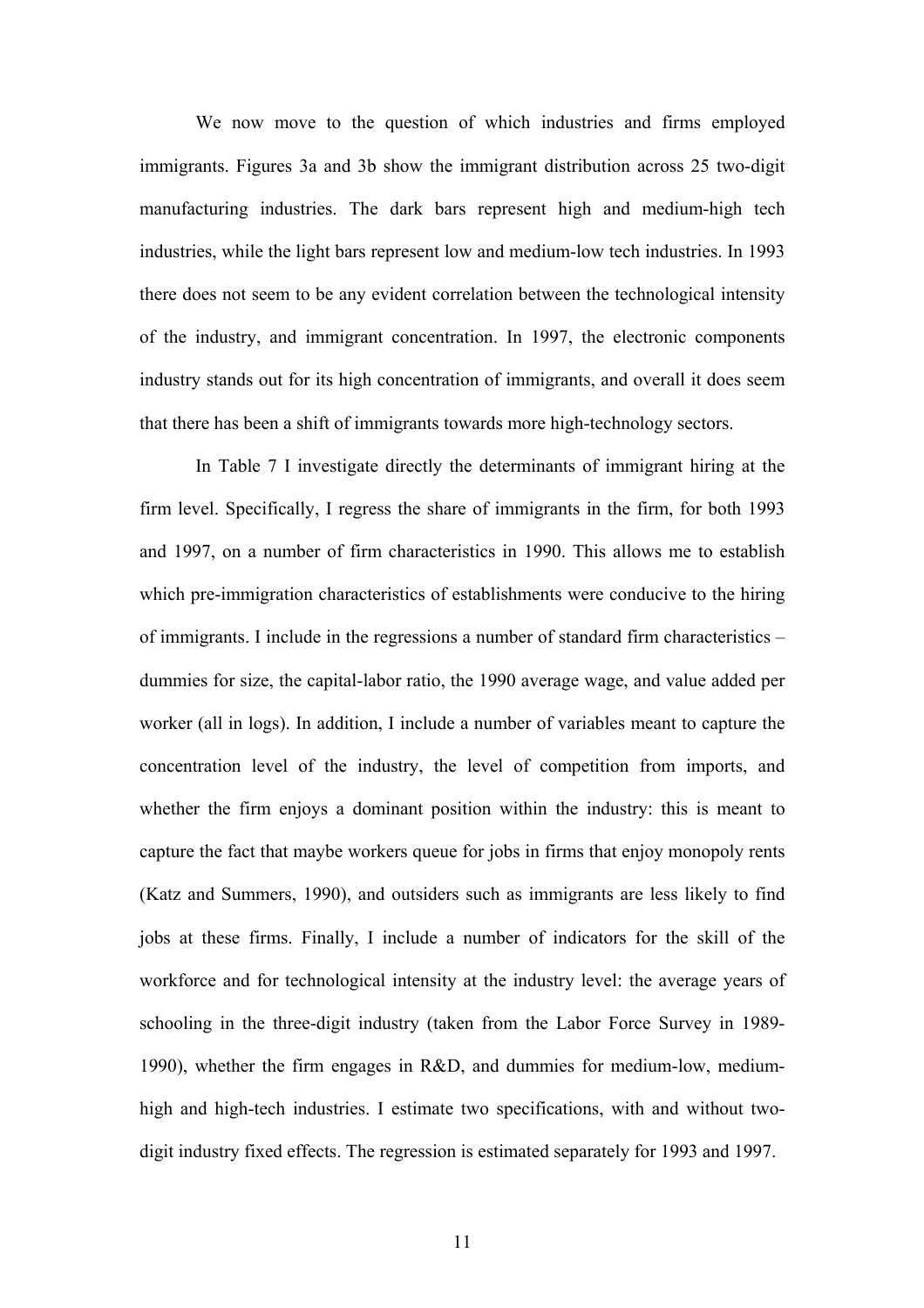The results for 1993 suggest that immigrants were more likely to be employed in medium-sized firms rather than in very small or very large firms, but the differences are small and not always statistically significant. More interesting is the coefficient on the capital-labor ratio, which is positive and significant, confirming the intuitive notion that firms that had room to grow were more likely to hire immigrants. Interestingly, there does not seem to be any correlation between a firm's productivity in 1990 and its propensity to hire immigrants in 1993. There is also some evidence that medium-low tech firms were more likely to hire immigrants, and that immigrant employment is negatively correlated with the average years of schooling in the industry in 1990, although this effect disappears when we control for two-digit industry dummies. The coefficients on the industry concentration variables reveal an interesting pattern: immigrants are more likely to be employed in highly concentrated industries, but not in those firms that enjoy a dominant position within the industry. For example, a firm with a 40 percent output share in an industry with a 0.5 three-firm concentration index employs on average 5 percent  $(0.078 \times 0.5 \div 0.122 \times 0.4 \div 0.012 \times 0.01)$  $0.201 \times 0.5 \times 0.4 = -0.05$ ) fewer immigrants than a (hypothetical) firm in a perfectly competitive industry (i.e., infinitely small output share in an industry where the concentration index is zero). By contrast, a firm in the same industry with only 5 percent market share employs on average 2.7 percent more immigrants than its perfectly competitive counterpart. Similarly, firms that were exposed to greater competition from imports were more likely to employ immigrants. Coupled with the coefficients on the wage variable, these results suggest that there may indeed be queuing for jobs in firms that enjoy monopoly rents and immigrants are the ones least likely to be close to the front of the queue.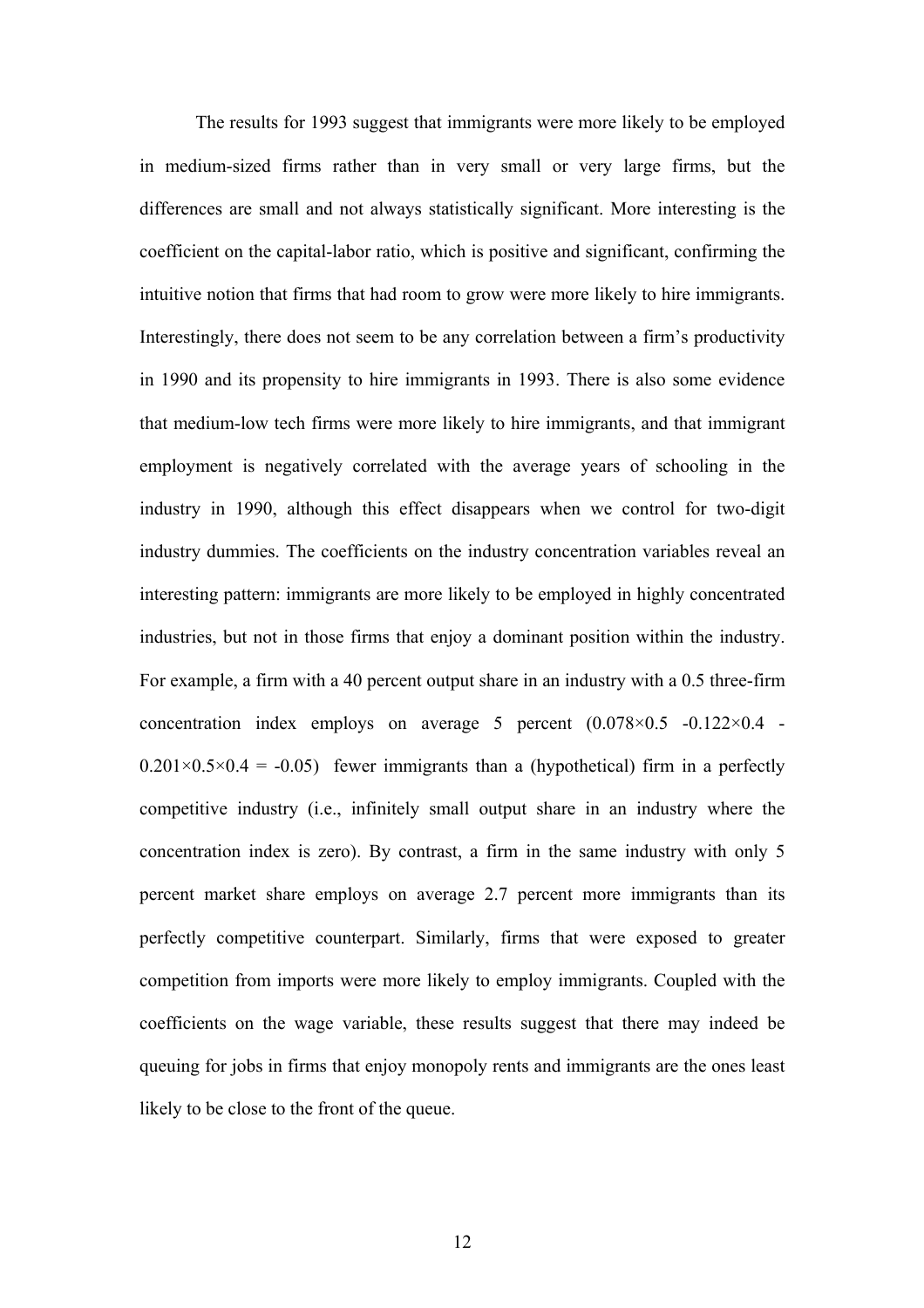The results for 1997 paint a slightly different picture: Now I find a positive correlation between immigrant share and the 1990 wage, and a negative correlation between immigrant concentration and productivity in 1990. It still seems to be the case that immigrants are less likely to be employed in firms that enjoy a dominant position in their market, and they are more likely to be employed in firms that face stiff import competition, but the other variables measuring industry concentration now become insignificant.

 It is difficult to tell how much of the differences between 1993 and 1997 depend on actual mobility of immigrants between firms, and how much instead depends on the fact that because of the 1995 sample redesign, I can only observe a limited number of establishments (mostly large ones) who were present in both the 1990 and 1997 sample. The last two columns of Table 7 illustrate this problem: I replicate the regressions for the 1993 sample, but now using only those firms that were present in the sample in both 1993 and 1997. Now essentially all the coefficients become insignificant, and it is difficult to draw any strong conclusions about the determinants of immigrant hiring at the firm-level.

 Summing up, this section has showed that immigrants were distributed over the entire spectrum of Israeli manufacturing firms. In the early 1990s, immigrants were concentrated in firms with room to grow and with possibly low wages (possibly because their access to high paying jobs in firms that enjoy rents is obstructed), but we find little correlation between these firm characteristics and immigrant concentration later in the decade. Two additional findings deserve attention: first, immigrants were not more likely to be employed in high technology firms, which may be viewed as surprising given their high levels of human capital; second, there seems to be little or no correlation between a firm's productivity in 1990 and its propensity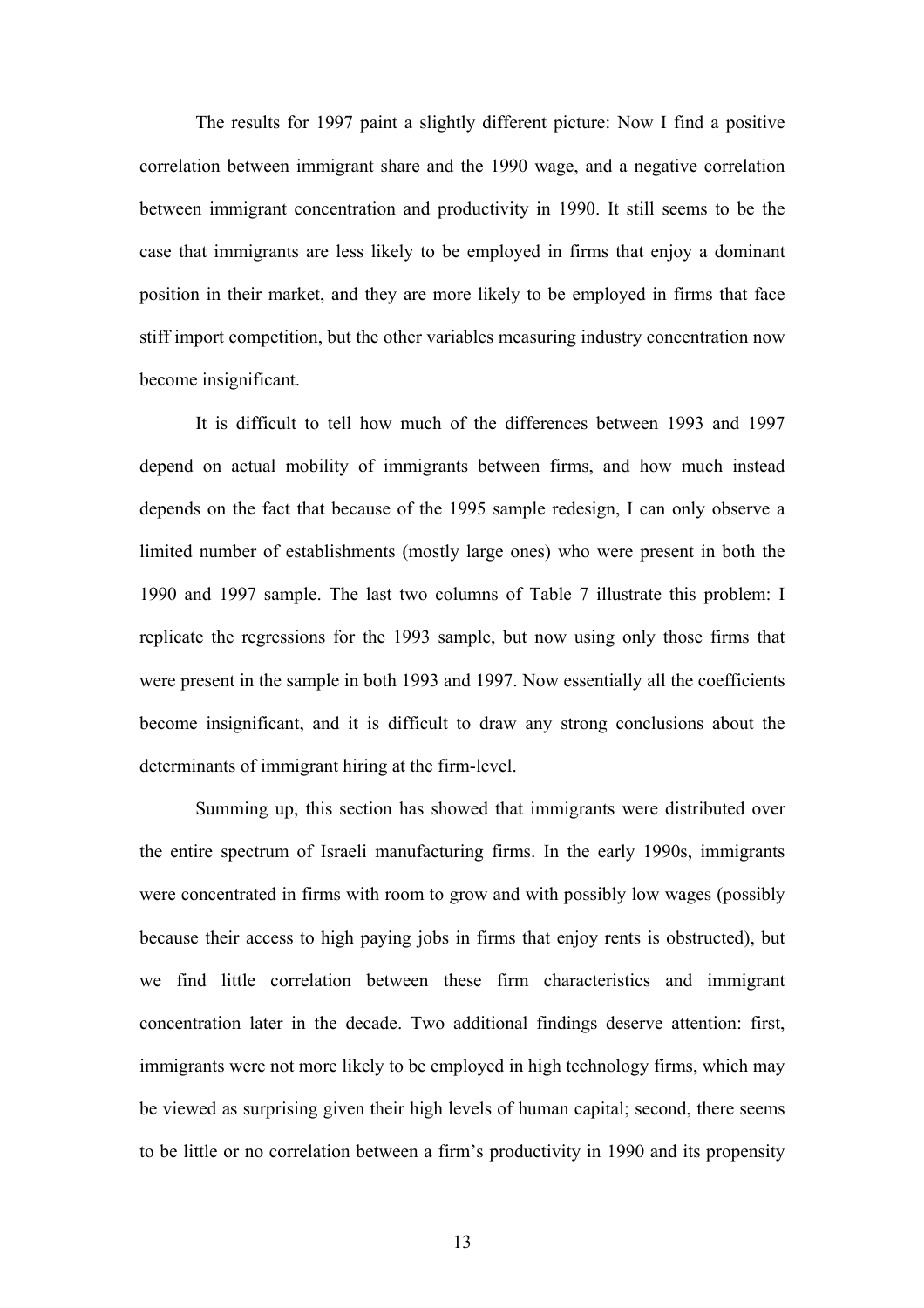to employ immigrants later in the decade. In the next section, where I examine the effect of immigrants on firm productivity, one should keep in mind that there was no apparent pattern of immigrants selectively sorting themselves into firms based on their level of productivity.

## **5. The effect of immigrants on productivity**

 In this section I estimate a standard production function at the firm level, including the percentage of immigrants as a right hand-side variable. Assume that firms produce output *Y* using a Cobb-Douglas production function with capital (*K*), intermediate inputs (or materials, *M*), and labor (*L*) as its inputs. Native labor and immigrant labor (respectively,  $L_N$  and  $L_l$ ) are perfectly substitutable in production, but they may have different levels of productivity.<sup>8</sup> Specifically, we write the firm's production function as:

$$
Y = AK^{\alpha}M^{\beta}\left[L_{N}+(1+\mu)L_{I}\right]^{y},
$$

where the term  $\mu$  denotes the difference in productivity between a unit of immigrant labor relative to a unit of native labor. This difference in productivity may be positive, if for example immigrant workers have on average higher levels of education, or negative, if immigrants face difficulties in adapting to the local work environment, (because of language barriers or other forms of low local human capital). I define *s* as the share of immigrants out of total employment *L*, so that  $L<sub>I</sub> = sL$ , and  $L<sub>N</sub> = (1-s)L$ . Then, we can rewrite the production function as:

$$
Y = AK^{\alpha}M^{\beta}L^{\gamma}\left[\left(1-s\right)+\left(1+\mu\right)s\right]^{\gamma}
$$

$$
= AK^{\alpha}M^{\beta}L^{\gamma}\left[1+\mu s\right]^{\gamma},
$$

<sup>&</sup>lt;sup>8</sup> See Hellerstein, Neumark and Troske (1999) and Hellerstein and Neumark (2002) for a more elaborate version of this approach.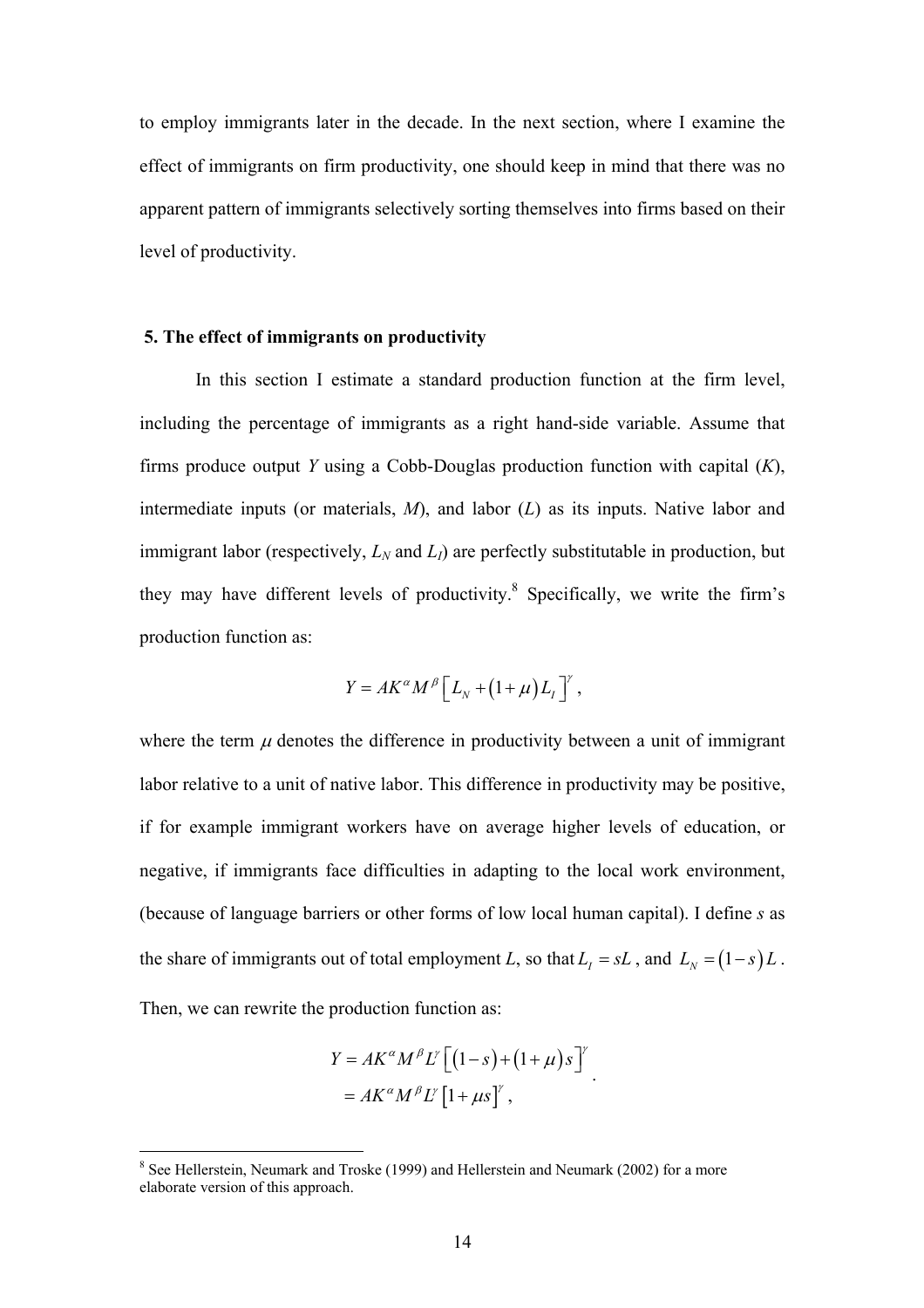Dividing both sides of the equation by *L*, taking logs, and adding firm and time subscripts yields the estimating equation:

$$
\log\left(\frac{Y}{L}\right)_{it} = \alpha \ln\left(\frac{K}{L}\right)_{it} + \beta \ln\left(\frac{M}{L}\right)_{it} + (\alpha + \beta + \gamma - 1) \ln L_{it} + \gamma \mu s_{it} + \delta' X_{it} + c_i + u_{it},
$$

where I have used the approximation  $\ln(1 + \mu s) \approx \mu s$ , and I have decomposed the technology shifter ln  $A_{it}$  into an observed component ( $\delta' X_{it}$ ) and a fixed unobserved component (*ci*). Following Griliches and Regev (1995), the observable technology shifters include the log of R& D expenditures, a dummy for whether the firm engages in R&D at all, region dummies, and (in some specifications) industry dummies. The *ci* term is a time-invariant firm specific effect, which is potentially correlated with firm inputs, while  $u_{it}$  is an idiosyncratic error term, uncorrelated with firm inputs. Therefore, the estimating framework reduces to a standard production function, with the proportion of immigrants as an additional right hand side variable.<sup>9</sup>

 The coefficients in the above equation can be given a causal interpretation if all the unobserved terms are indeed uncorrelated with the inputs, or if the fixed firm effects can be made to drop out of the equation by either first differencing or by subtracting firm-specific means from both sides of the equation (the within estimator). In Table 8 I report the results from cross-sectional and pooled estimation of the production function, while Table 9 presents results from the estimation in first differences. All regressions are estimated by weighted least squares, using the as weights the CBS provided sampling weights.

## **Basic Results**

<sup>&</sup>lt;sup>9</sup> In the current draft, I employ only linear techniques, so I will only be able to estimate  $\gamma\mu$ . However, one can straightforwardly estimate *m* directly, either by non-linear least squares, or by taking a nonlinear transformation of the regression coefficients.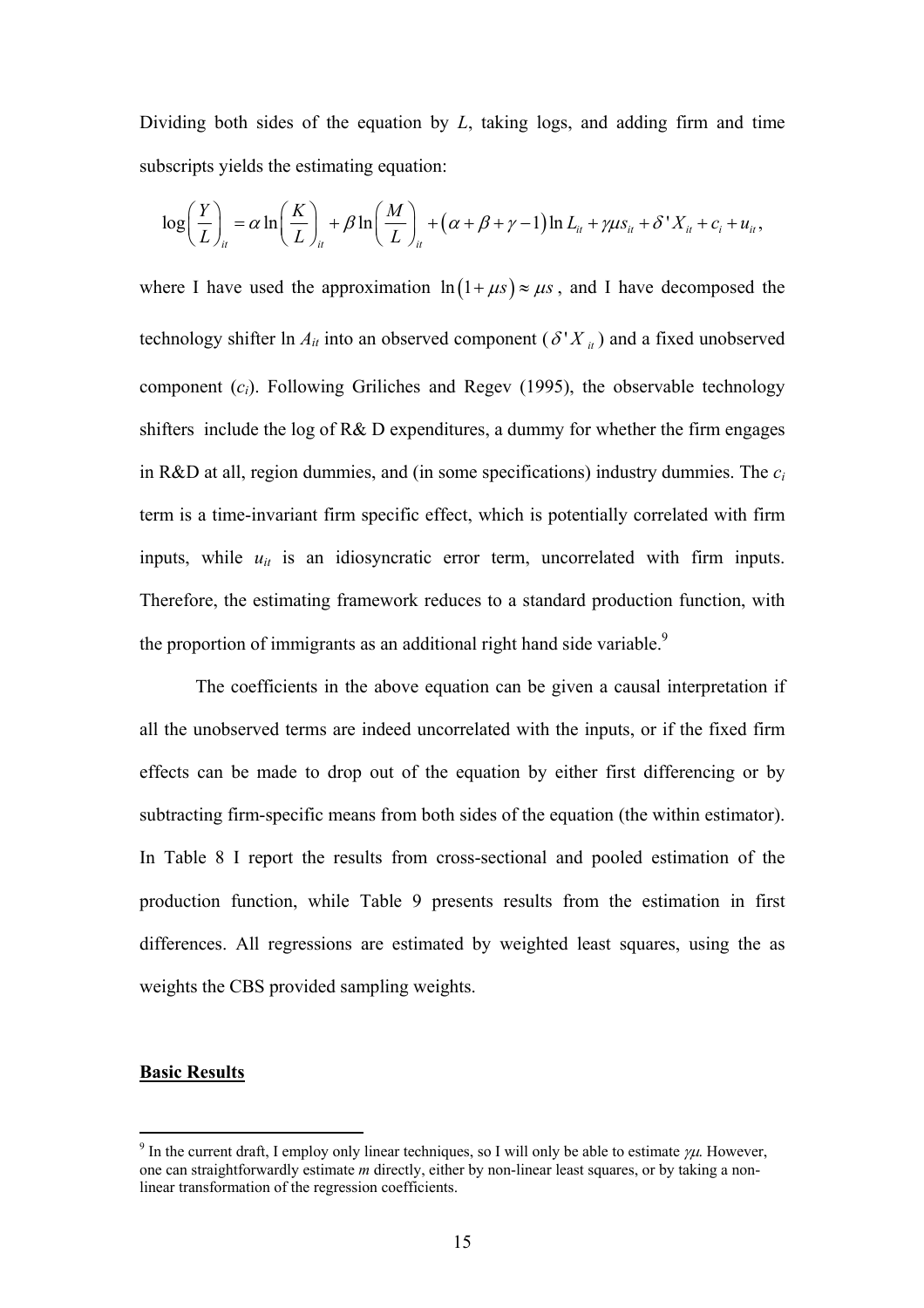The coefficients of the production function in Table 8 are in line with much of the previous literature, and specifically with the findings of Griliches and Regev for the 1972-1988 period. The coefficient on capital in the production function ranges from 0.16 to 0.28, while the coefficient on intermediate inputs is between 0.42 and 0.52. The coefficient on employment reveals some evidence for increasing returns to scale, even though one must be cautious with this specification because of the potential endogeneity problem. What is most striking in the table, though, is the fact that the share of immigrants seems to be completely unrelated to productivity. In all specifications, the coefficient on the share of immigrants is small and insignificant, both statistically and economically. For example, the first column indicates that an increase in the share of immigrants from 0 to 0.1 lowers labor productivity by no more than 0.4 percentage points.

One should be careful in attributing to these results a causal interpretation, because the share of immigrants within a firm may be correlated with unobserved determinants of productivity. In Table 9, I address the possibility that immigrant concentration was correlated with a fixed unobservable component of firm productivity by estimating the firm's production function in first-differenced form. I estimate the relationship separately for 1990-1993 (assuming that the share of immigrants in all firms was zero in 1990) and 1993-1997, and then pooling both periods together. The first three columns of the table present the results based on the sample of all available firms, while the next three columns restrict attention only to the balanced sample of firms that were surveyed in all three years (1990, 1993 and 1997). I now find some evidence of an adverse effect of the change in immigrant share on productivity growth for the 1993-1997 period and for the pooled specification, but the effect disappears in the balanced sample. In contrast to what

16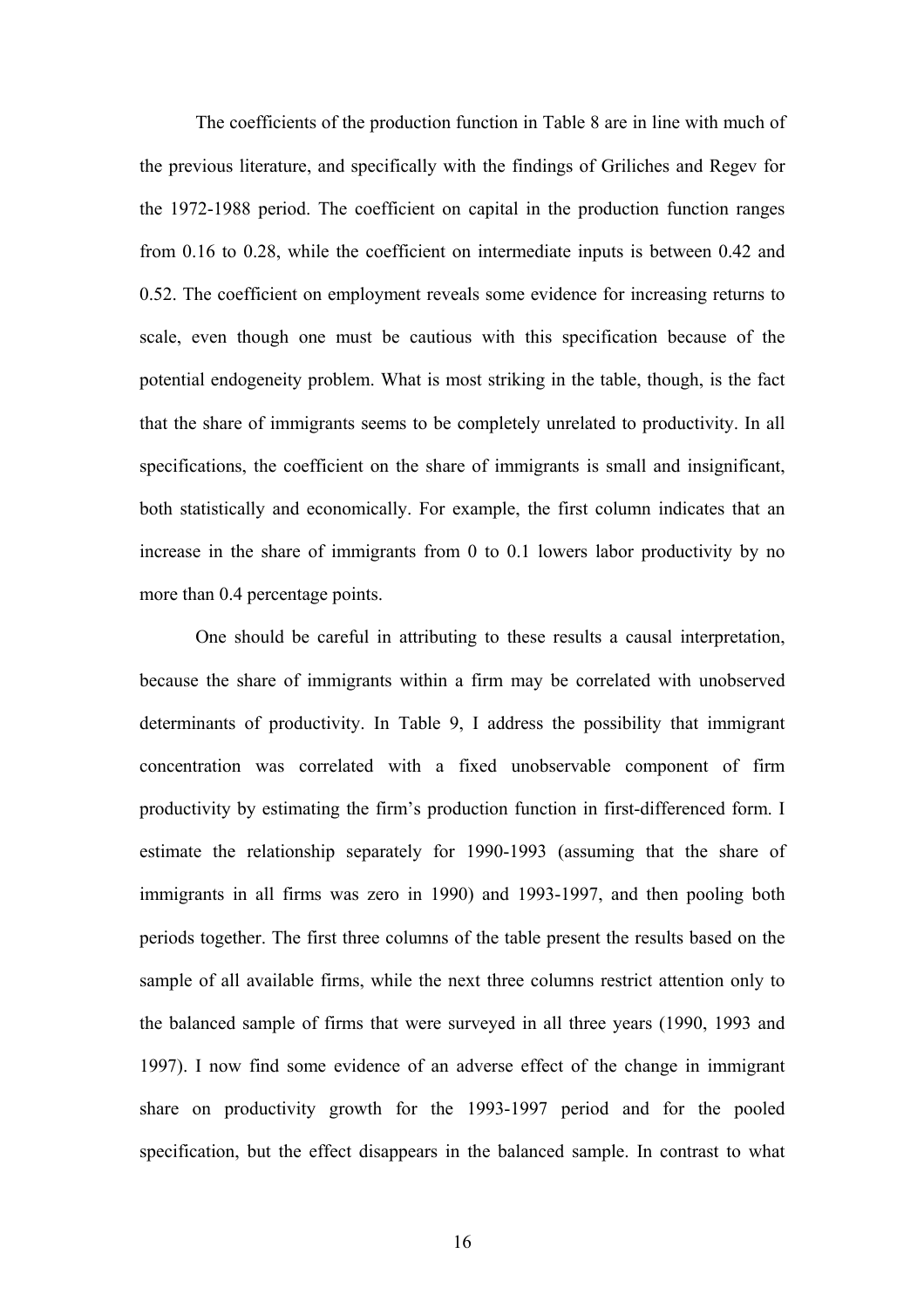seemed to emerge from the time series evidence, at the microeconomic level there is clearly no evidence of a positive effect of immigrant concentration on firm productivity.

### **Robustness Checks**

 Up to now I have used labor productivity as the dependent variable, but it is possible that the immigrants' skills and know-how may affect directly total factor productivity, while having no effect on labor productivity. To test this hypothesis, I need an estimate of total factor productivity at the firm level. There are a number of different approaches that are possible. I use the simplest possible one, namely the factor share approach. For each year, I calculate the share of output accruing to labor, capital and intermediate inputs at the three-digit industry level, and I then calculate total factor productivity at the firm level as  $TFP_{ijt} = \ln(Y_{ijt}) - \alpha_{jt} \ln Z_{ijt} - \beta_{jt} \ln K_{ijt} - \gamma_{jt} \ln M_{ijt}$ , where *i* denotes firms, *j* denotes industries, and *t* denotes time. I then regress these measures of total factor productivity on the share of immigrants and on the other elements of the production function. The results are presented in Table 10. The first column estimates the regression in levels, while the second and third columns use the first-difference specification for the 1993-1997 period, for the full and balanced samples, respectively. Once again, it appears that if anything the share of immigrants has a negative effect on firm productivity.

 In Table 11, I perform a series of specification checks of the basic production function estimates. For all specifications, I report the results for the regression in levels, in first differences for the full sample, and in first differences for the balanced sample in 1993 and 1997.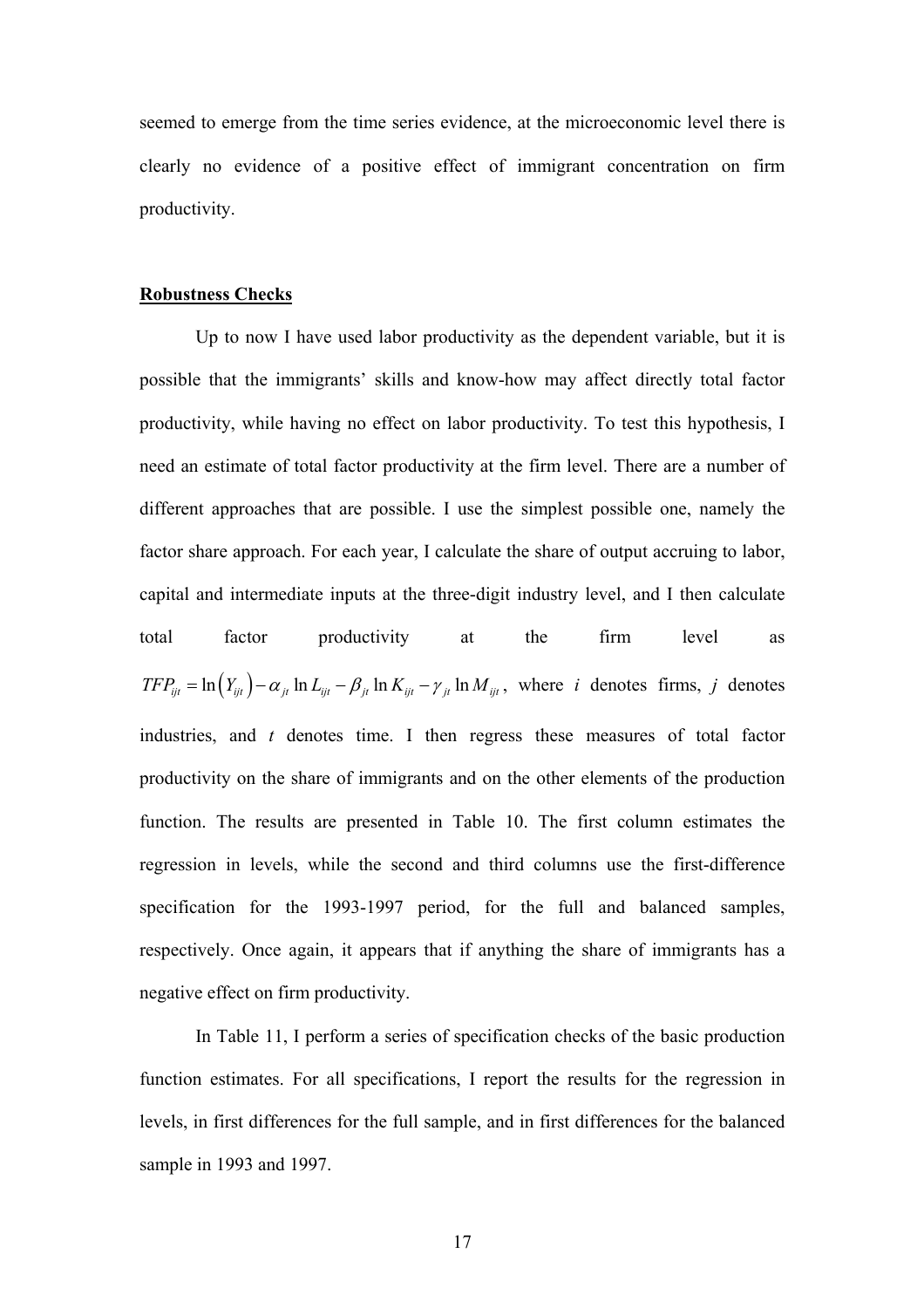In the top panel of the table, I assess whether the apparent lack of a correlation between the percentage immigrants and productivity is due to nonlinearities in the production function. This conjecture is soundly rejected: the quadratic term is always small and insignificant, and including it never changes the fact that the linear term is also small and insignificant.

 I then explore whether the effect of immigrants varies by firm size. The different specifications do not present a consistent pattern: in the regression in levels, it appears that the effect of immigrants is most pronouncedly negative in large establishments, while the differences specification suggests that the immigrant share has a negative effect on productivity especially in small firms. Overall, it is unlikely that the explanation for the lack of an effect of immigrant concentration on productivity lies in differences between small and large firms.

 The next two panels investigate whether the effect of immigrants on productivity depends on the firm's level of technological intensity, and on the preexisting level of skills at the industry level. The third panel reveals that the share of immigrants is consistently negatively associated with productivity in low-tech industries, and the coefficient is always statistically significant at the 5 percent level. By contrast, there is some evidence for a positive effect of the immigrants share on productivity in high technology firms, especially in the first-difference specifications. However, the size and significance of the effect are sensitive to whether I use the full or the balanced sample.

 The last panel in Table 11 paints a similar picture, although the results are somewhat less precise. There is some evidence that immigrant concentration is negatively correlated with productivity in industries that had a relatively low skill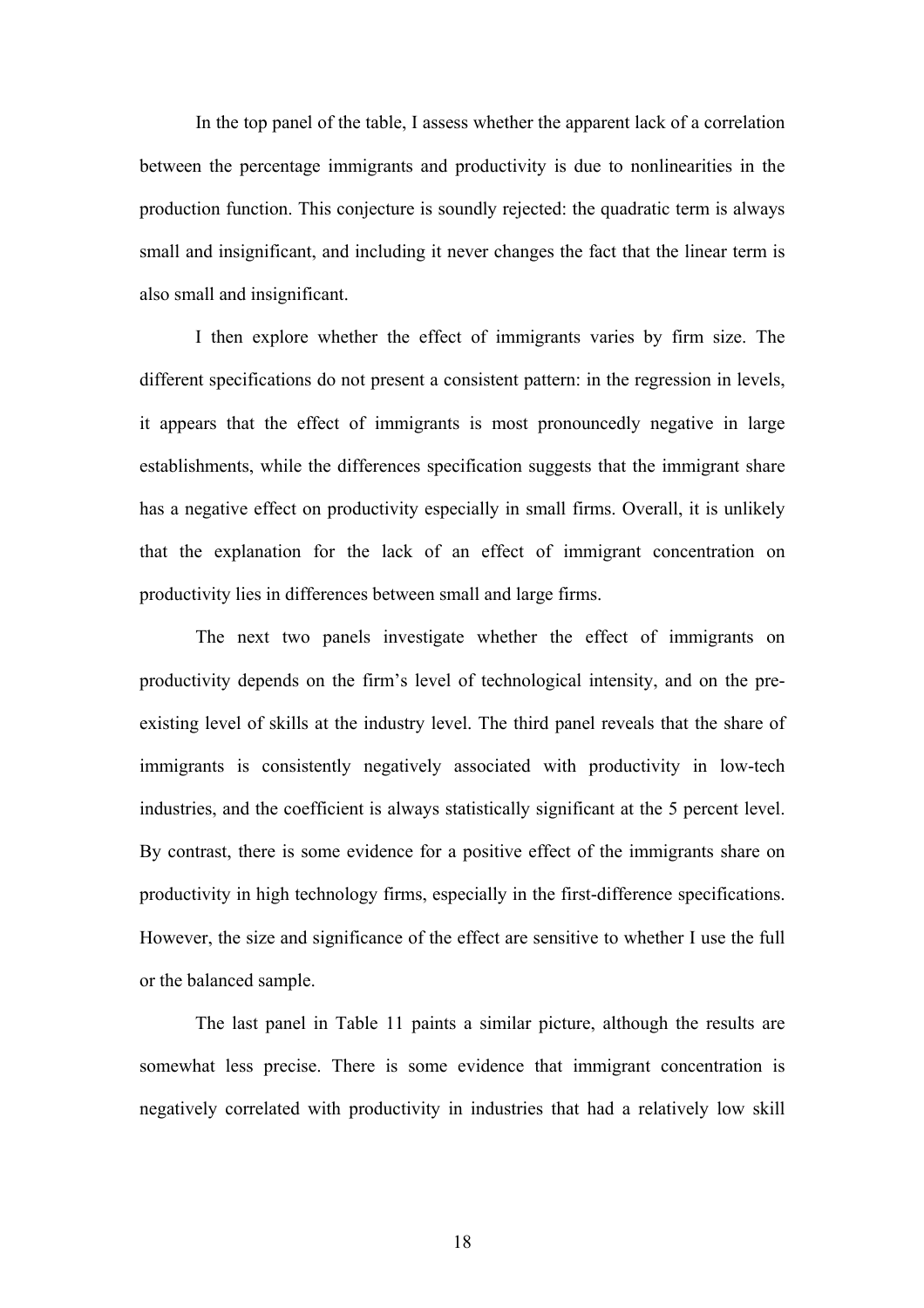workforce prior to the migration wave, and is positively correlated with productivity in industries with a high skilled workforce.

 One last hypothesis deserves to be investigated: maybe only immigrants that are employed in occupations where their skills can really be put to good use (i.e., scientists) have a positive effect on productivity. I explore this possibility in Table 12. For all three specifications (levels, first differences on the full sample, first differences on the balanced sample), I run two regressions, one where the key right hand side variable is the share of immigrant scientists, and one where it is the share immigrants in all other occupations. The top panel looks at the relationship in all firms. In all specification, the correlation between the share of immigrant scientists and productivity is positive but not statistically significant. On the other hand, the coefficient on the share of immigrants in other occupations reflects the results of Tables 8 and 9: small and insignificant in the levels specification, negative and significant in the first difference specification in the full sample, negative and insignificant in the first-difference specification in the balanced sample. The next panels of the table examine whether the effect of immigrant scientists differs by the type of industry. The correlation between the share of immigrants in other occupations and productivity is similar to the one found in Table 11. Interestingly, though, we also find a strong negative correlation between the share of immigrant scientists and productivity in low-tech industries, while the effect of immigrant scientists in other technology categories is never statistically significant. Finally, splitting industries based on the level of education in 1989-1990 yields mostly insignificant coefficients. Altogether, there does not seem too much evidence that immigrants employed as scientists had any positive effects on productivity, either overall or in specific **industries** 

19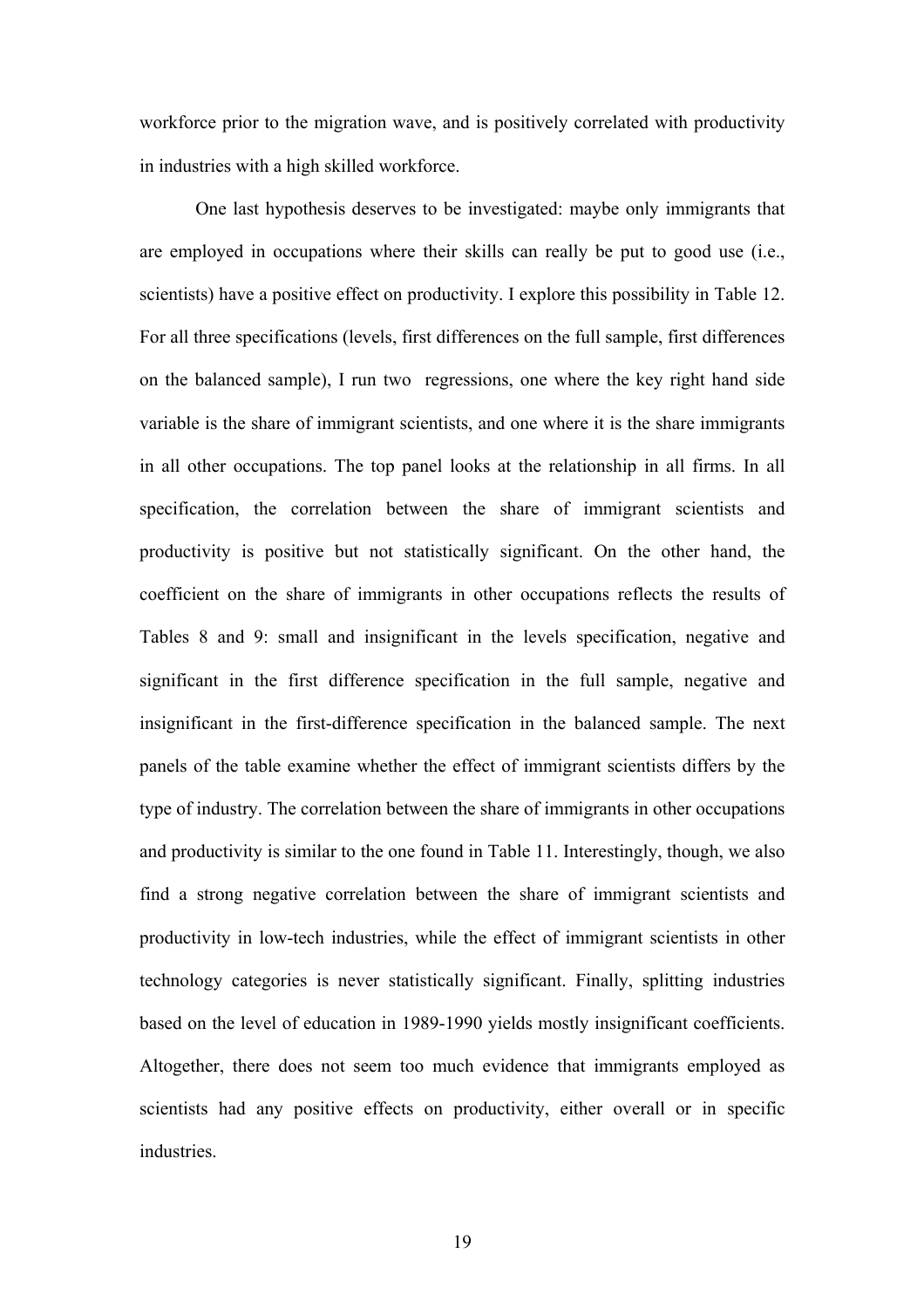#### **6. Conclusion**

 This paper has studied whether the high-skilled migration wave from the former Soviet Union to Israel has had any effects on the productivity of Israeli manufacturing firms. Using a unique micro-level data set with information on standard measures of productivity and on the composition of the workforce, I found no evidence that a higher concentration of immigrants had any positive effects on firm productivity. This finding stands in contrast with the macroeconomic evidence, which revealed that the manufacturing sector employed a disproportionate share of immigrants and was the driving engine of economic growth in Israel in the 1990s. If anything, there is robust evidence that immigrant concentration was negatively related to productivity in low-technology industries. There is some evidence of a positive effect of immigrants on productivity in high technology industries, but the magnitude and significance of the results are sensitive to the econometric specification.

 These results shed new light on the causes of growth in the Israeli economy in the 1990s, and casts doubt on the frequently voiced view that the high-skill immigration played a substantial role in boosting manufacturing productivity. It therefore appears that Israel did not succeed in exploiting the extraordinary windfall in human capital represented by the Russian immigration to its full extent. Besides this direct contribution to our understanding of macroeconomic trends in the Israeli economy, there may be important lessons to be learned for other countries that are moving towards a more skill-biased immigration policy.

 Finally, these findings also have important implications for understanding the impact of immigration on the host country economy. I find little support for the conjecture that increases in productivity may have contributed to diffusing the adverse

20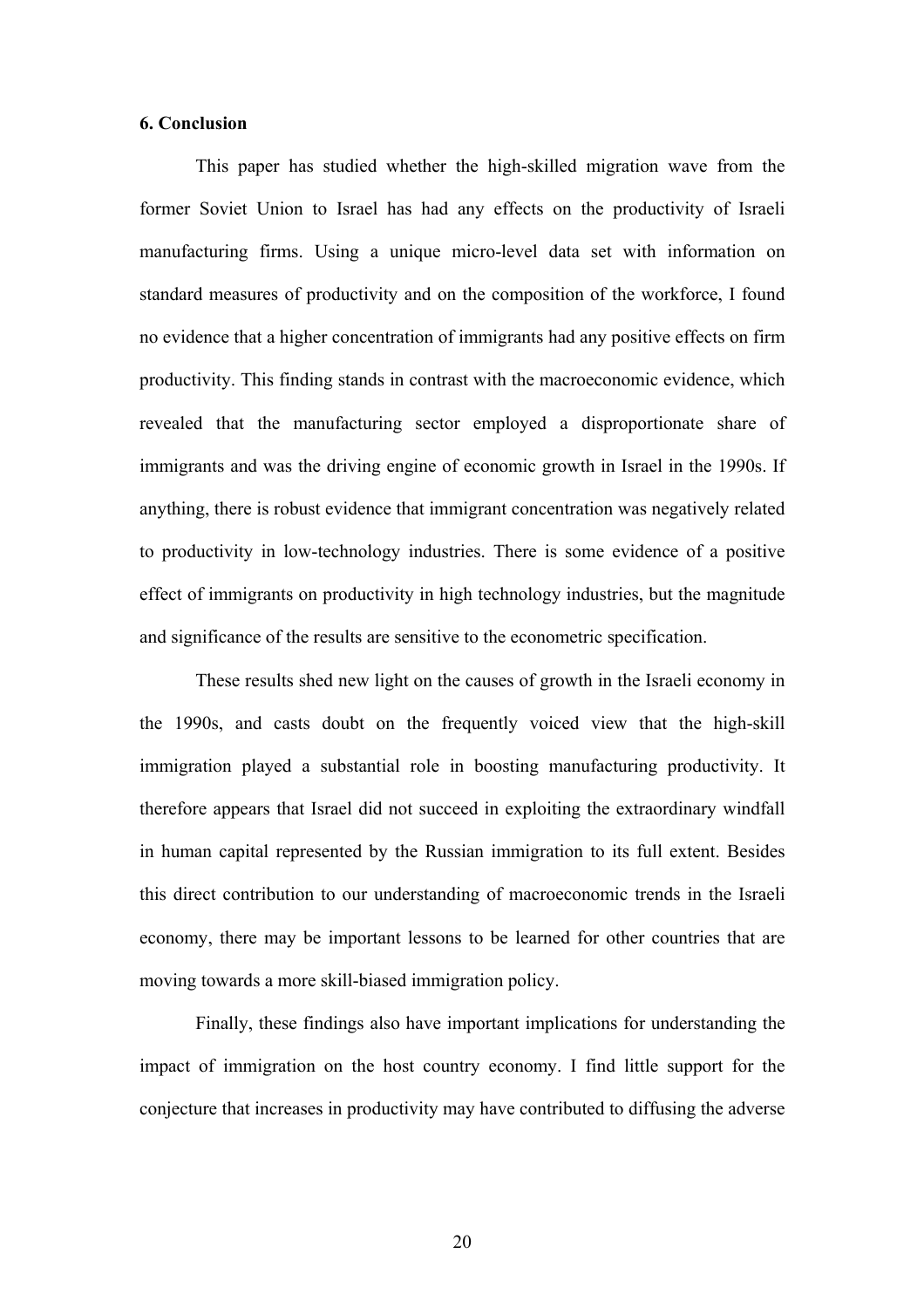impact of immigration on native wages. The debate is still open and requires additional research.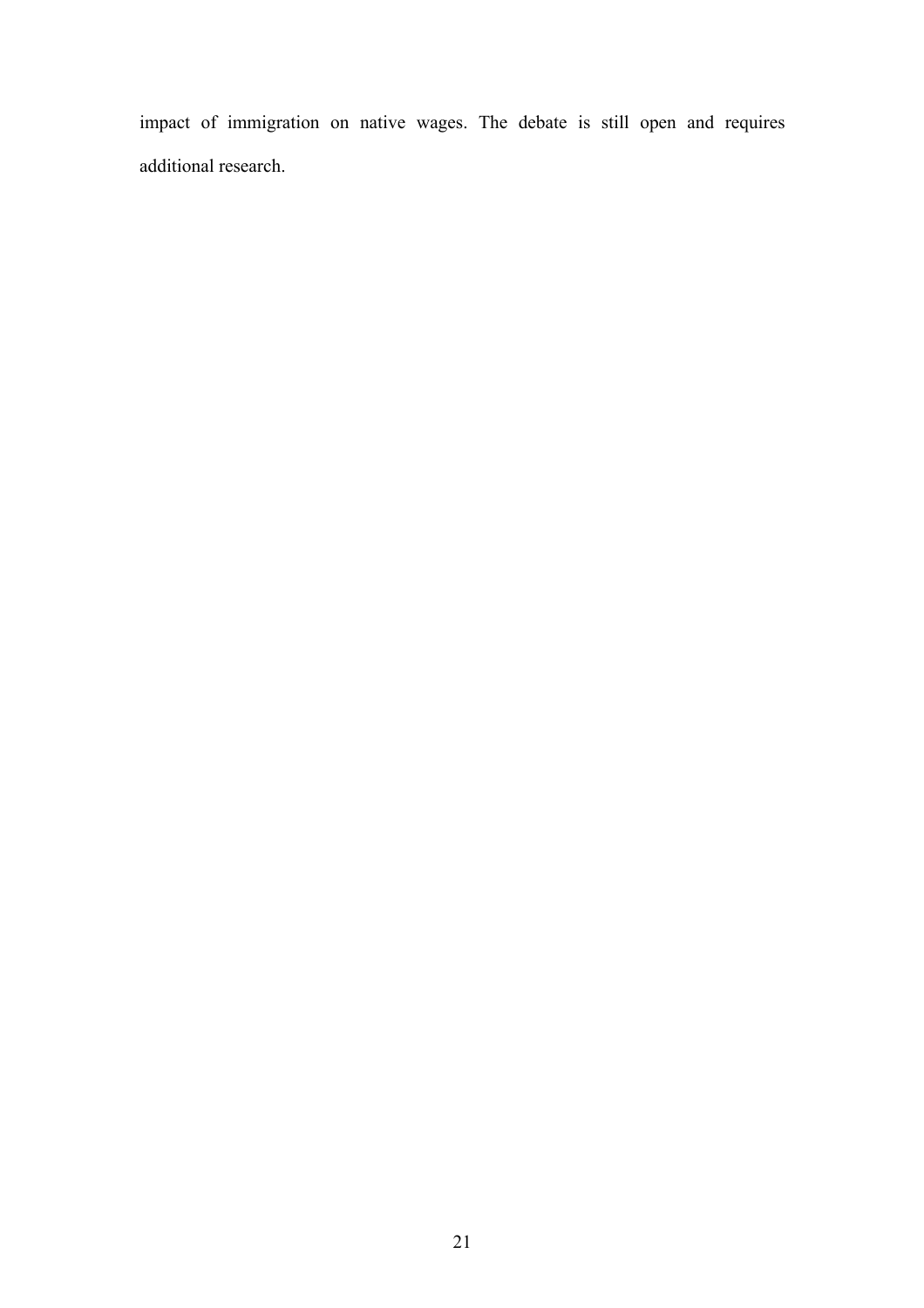## **References**

Bank of Israel, *Annual Report*, 2003.

- Borjas, George J. 2003. "The Labor Demand Curve *Is* Downward Sloping: Reexamining the Impact of Immigration on the Labor Market." *Quarterly Journal of Economics*, Vol. 118, No. 4 (November), pp.1335-1374.
- Card, David. "Is the New Immigration Really So Bad?" *Economic Journal*, November 2005, 115(507), F300-323.
- Cohen-Goldner, Sarit and Paserman, M. Daniele. "The Dynamic Impact of Immigration on Natives' Labor Market Outcomes: Evidence from Israel." Mimeo., Hebrew University, December 2006.
- Eckstein, Zvi and Weiss, Yoram., "'The Integration of Immigrants from the Former Soviet Union in the Israeli Labor Market," in *The Israeli Economy, 1985-1998: From Government Intervention to Market Economics, Essays in Memory of Prof. Michael Bruno*, edited by Ben-Bassat, Avi. Cambridge: MIT Press, 2002.
- Eckstein, Zvi and Weiss, Yoram., "On the Wage Growth of Immigrants: Israel 1990- 2000," *Journal of the European Economic Association*, 2(4), June 2004, pp. 665- 695.
- Friedberg, Rachel M. "The Impact of Mass Migration on the Israeli Labor Market." *Quarterly Journal of Economics*, 116(4), November 2001, pp. 1373-1408.
- Friedberg, Rachel M. and Hunt, Jennifer. "The Impact of Immigrants on Host Country Wages, Employment and Growth."*Journal of Economic Perspectives*, 9(2), Spring 1995, pages 23-44.
- Gandal, Neil; Hanson, Gordon H. and Slaughter, Matthew J. "Technology, Trade and Adjustment to Immigration in Israel." *European Economic Review*, 48(2), April 2004, pages 403-428.
- Griliches, Zvi and Regev, Haim. "Firm Productivity in Israeli Industry: 1979-1988." *Journal of Econometrics*, January 1995, 65(1), pages 175-203.
- Hellerstein, Judith K and Neumark David. "Sex, Wages, and Productivity: An Empirical Analysis of Israeli Firm-Level Data." *International Economic Review*, 40(1), February 1999, pages 95-123.
- Hellerstein, Judith K.; Neumark, David and Troske, Kenneth R. "Wages Productivity and Worker Characteristics: Evidence from Plant-Level Production Functions and Wage Equations." *Journal of Labor Economics*, 17(3), July 1999, pages 409- 446.
- Hercowitz, Zvi. "Capital Accumulation, Productivity and Growth in the Israeli Economy," in *The Israeli Economy, 1985-1998: From Government Intervention to Market Economics, Essays in Memory of Prof. Michael Bruno*, edited by Ben-Bassat, Avi. Cambridge: MIT Press, 2002.
- Hercowitz, Zvi; Lavi, Yaacov and Melnick, Rafi. "The Impact of macroeconomic Factors on Productivity in Israel, 1960-1996." *Bank of Israel Economic Review*, November 1999, 0(72), pages 103-124.
- Israel Central Bureau of Statistics. *Manufacturing and Crafts Surveys*, various years.
- Jones, Patricia. "Are Educated Workers Really More Productive?" *Journal of Development Economics*, 64(1), February 2001, pages 57-79.
- Katz, Lawrence F. and Summers, Lawrence H. "Industry Rents: Evidence and Implications." *Brookings Papers on Economic Activity*, 1989(0), Special Issue, pages 209-275.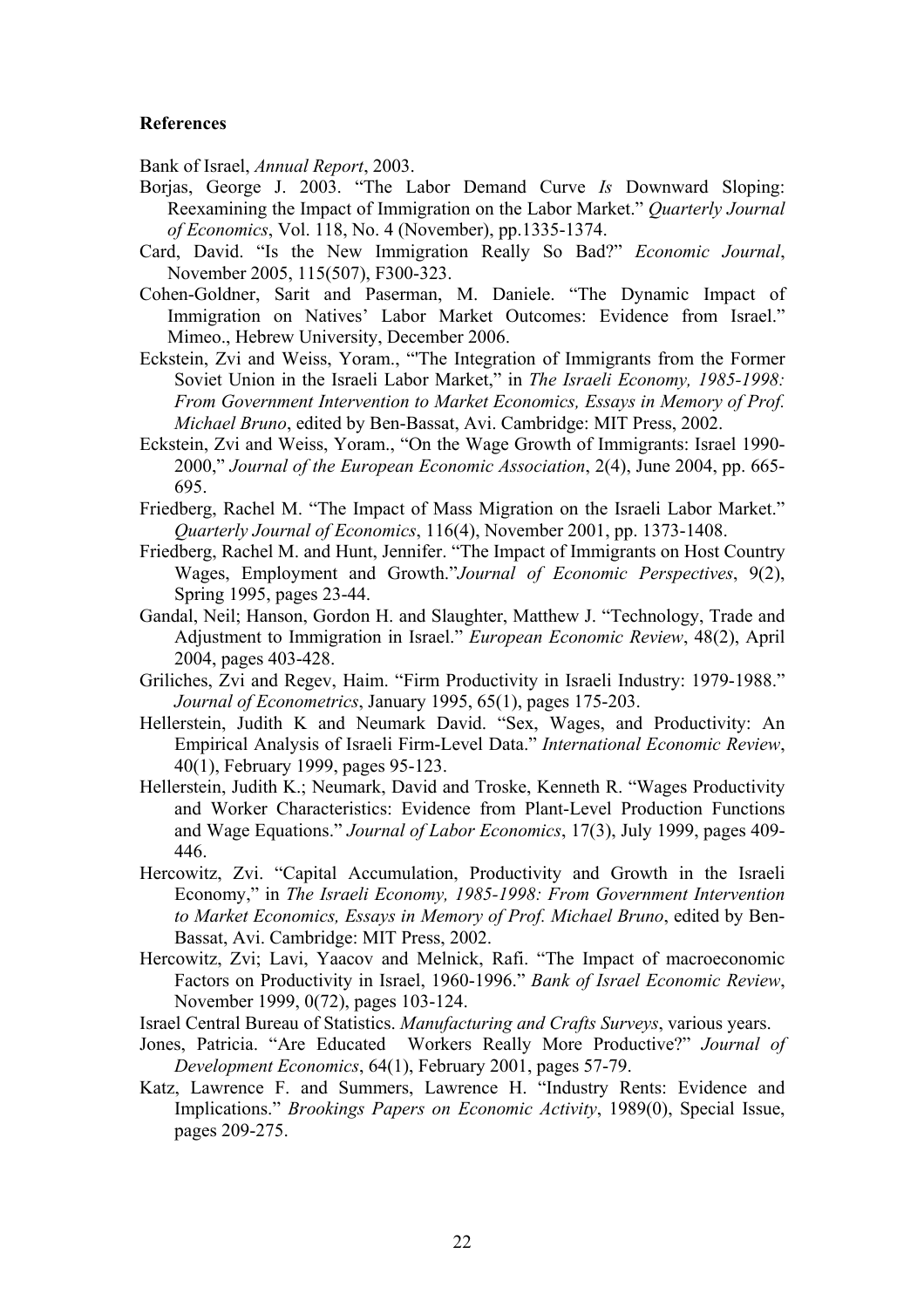- Lewis, Ethan G. "Local Open Economies within the U.S.: How Do Industries Respond to Immigration?" Federal Reserve Bank of Philadelphia, WP 04-01, December 2003.
- Lewis, Ethan G. "Immigration, Skill Mix, and the Choice of Technique." Mimeo., Dartmouth University, March 2006.
- Moretti, Enrico. "Workers' Education, Spillovers and Productivity: Evidence from Plant-Level Production Functions." *American Economic Review*, 94(3), June 2004, pages 656-690.
- Quispe-Agnoli, Myriam, and Zavodny, Madeline. "The Effect of immigration on Output Mix, Capital and Productivity." Federal Reserve Bank of Atlanta Economic Review, First Quarter 2002.
- Weiss, Yoram; Sauer, Robert M.; and Gotlibovski, Menachem. "Immigration, Search, and Loss of Skill." *Journal of Labor Economics*, 21(3), July 2003, pp.557-591.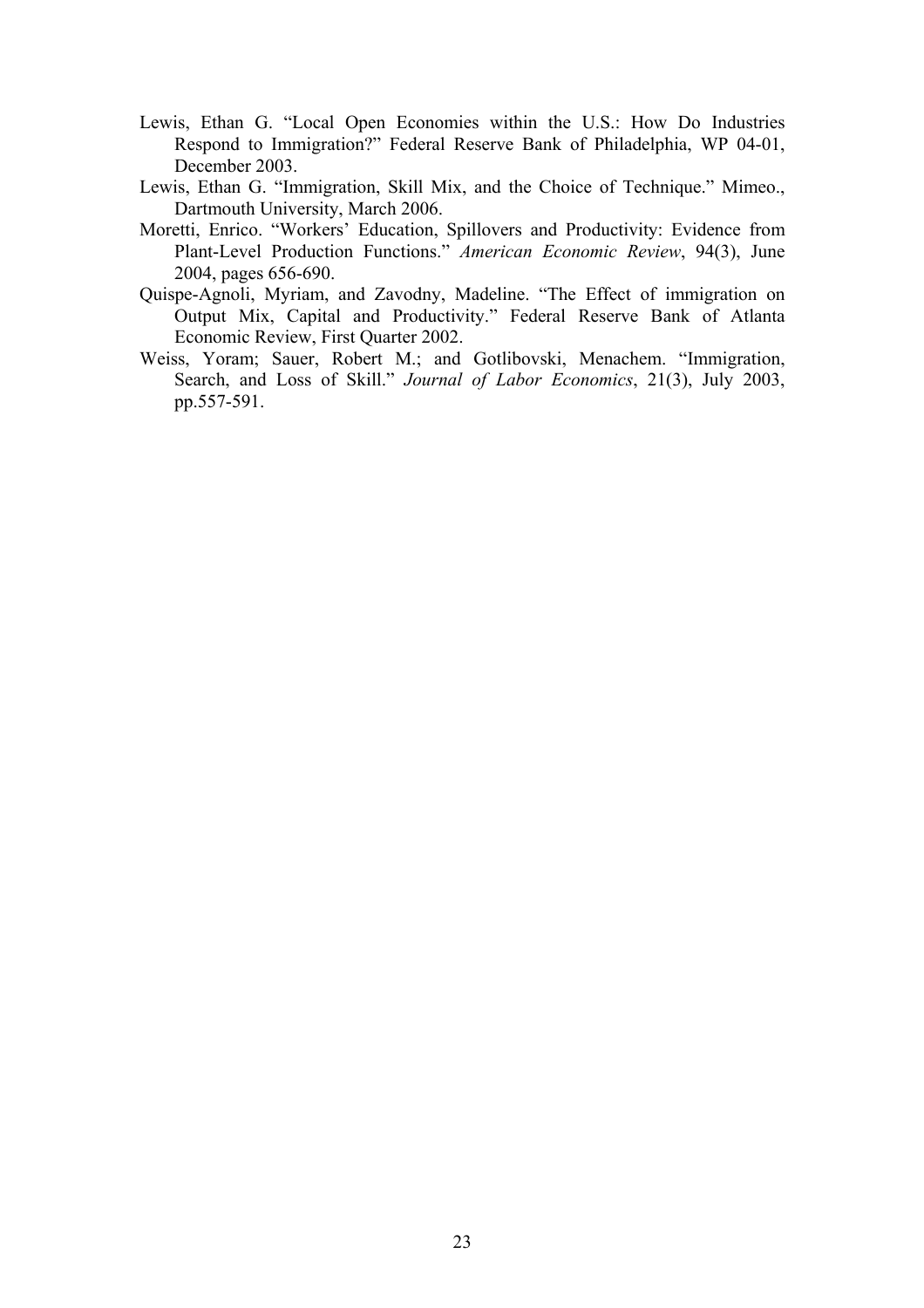

**Figure 1: Israeli Output per Worker, 1970-2000** 

**Figure 2: Decomposition of output growth in manufacturing, 1990-1999** 

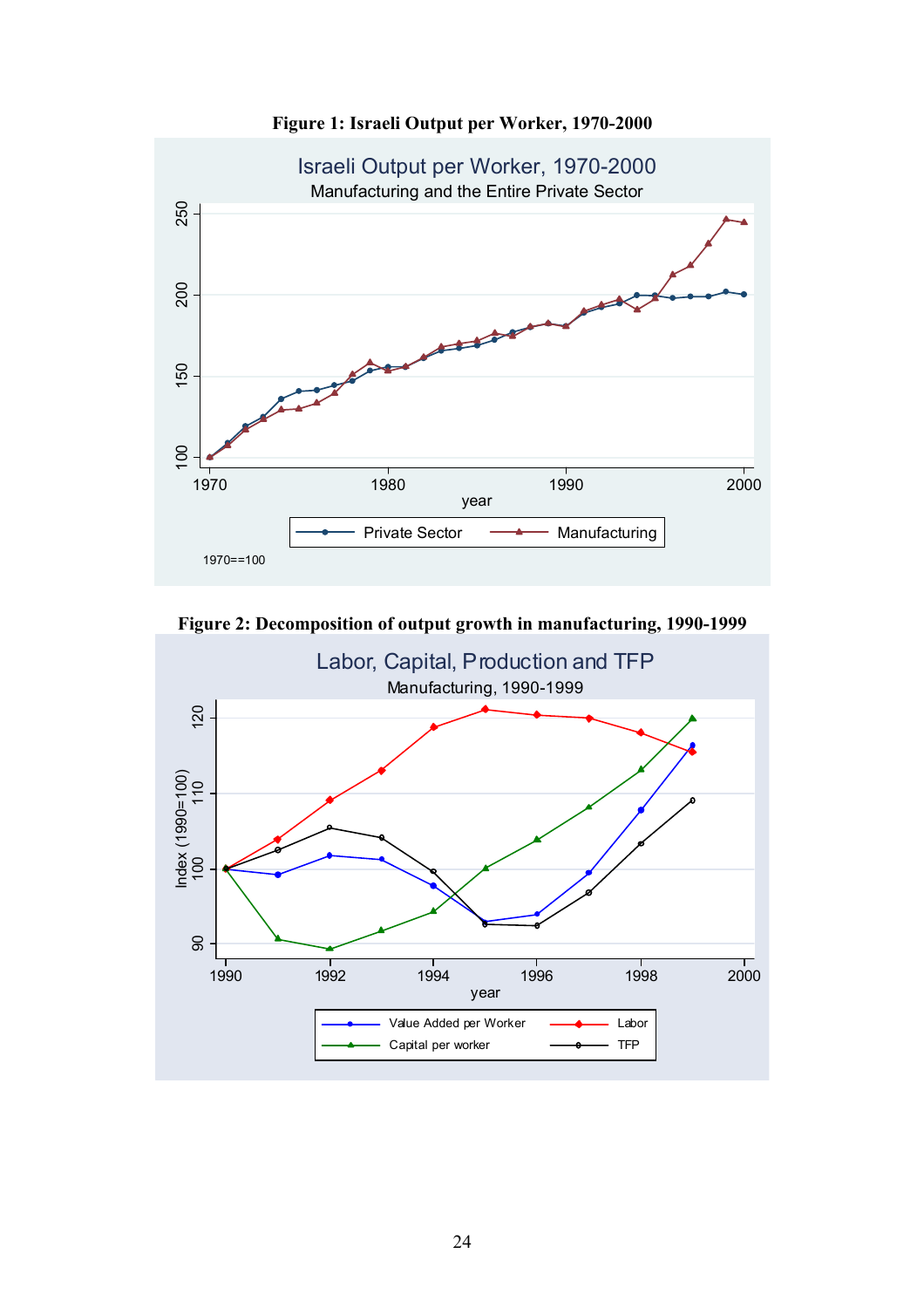

**Figure 3: Manufacturing output per worker, by technological intensity**

**Figure 4: Skill Content in the Manufacturing Sector, 1990-1999**



**Figure 5a: Immigrant Distribution across Industries, 1993**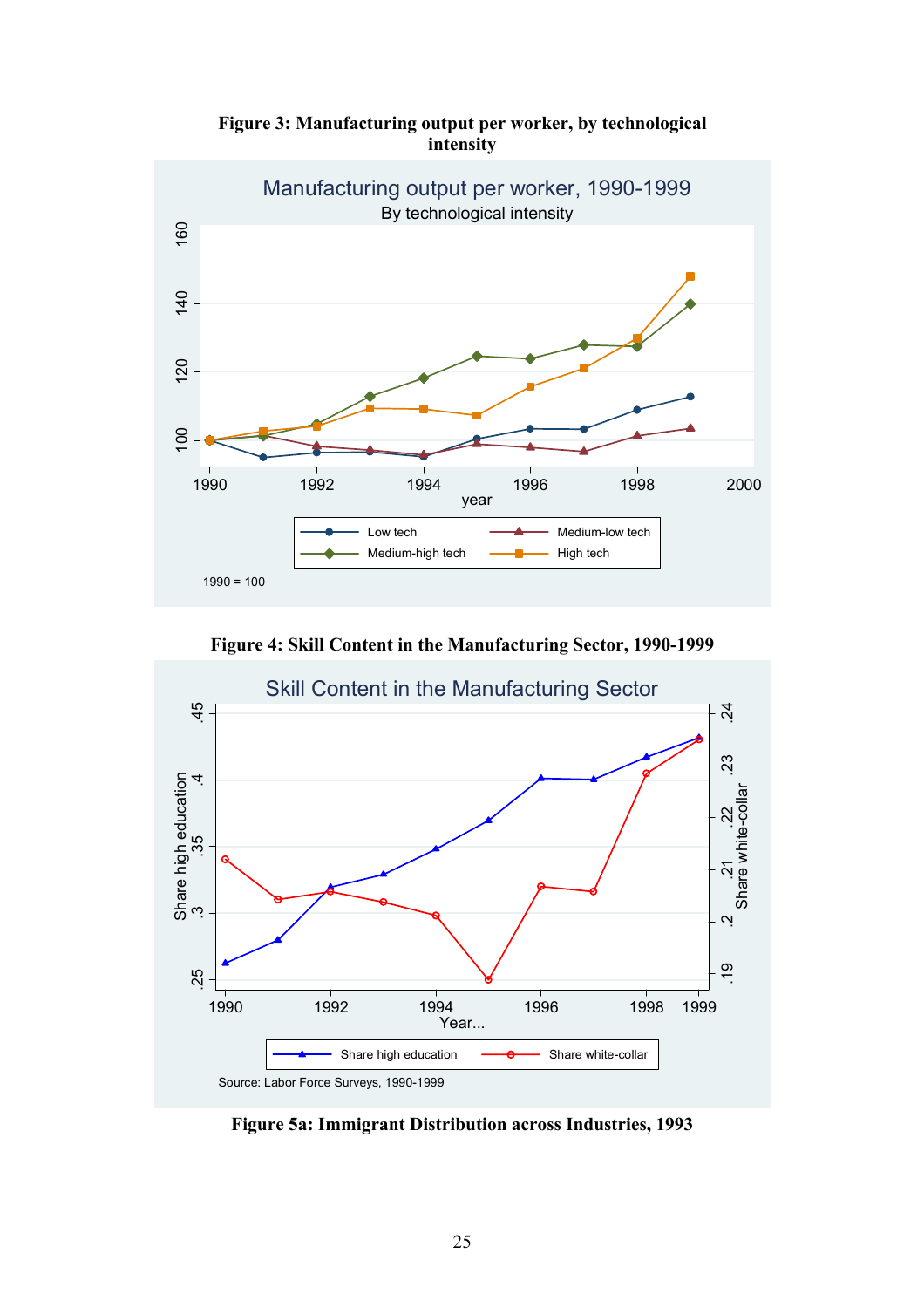

**Figure 5b: Immigrant Distribution across Industries, 1997** 



Source: Labor Force Composition Surveys, 1993-1997.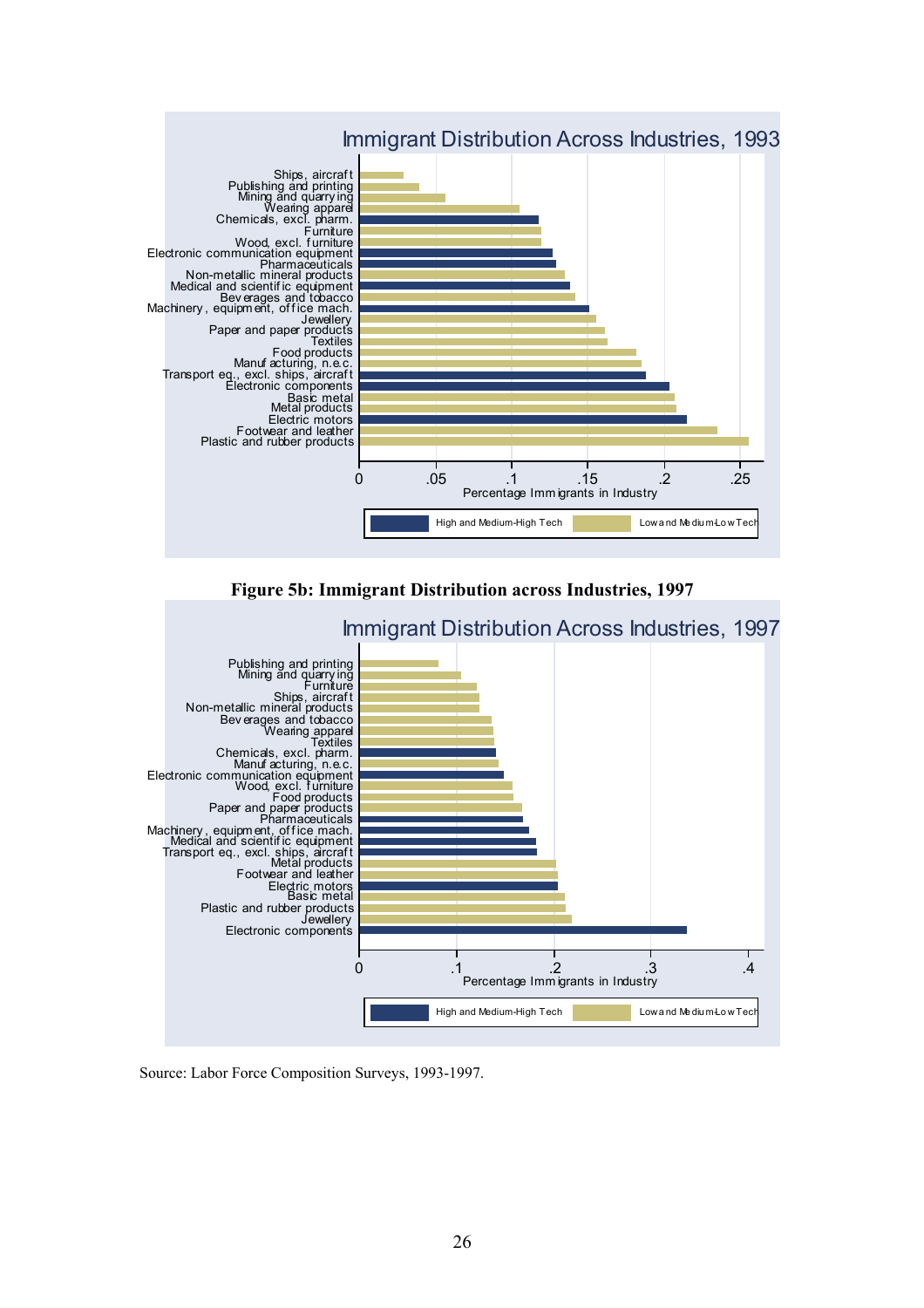|           | Output per Worker |                                | <b>Total Factor Productivity</b> |                                |
|-----------|-------------------|--------------------------------|----------------------------------|--------------------------------|
|           | Manufacturing     | <b>Total Private</b><br>Sector | Manufacturing                    | <b>Total Private</b><br>Sector |
| 1970-1979 | 4.42%             | 4.58%                          | $2.22\%$                         | 2.81%                          |
| 1980-1989 | $1.67\%$          | $1.51\%$                       | 0.15%                            | 0.91%                          |
| 1990-1999 | 3.14%             | $1.04\%$                       | $1.63\%$                         | $0.70\%$                       |

## **Table 1: Output per Worker and Total Factor Productivity in Israel, 1970-1999**  Average yearly change

Source: Author's calculations based on data from the *Bank of Israel Annual Report, 2003.*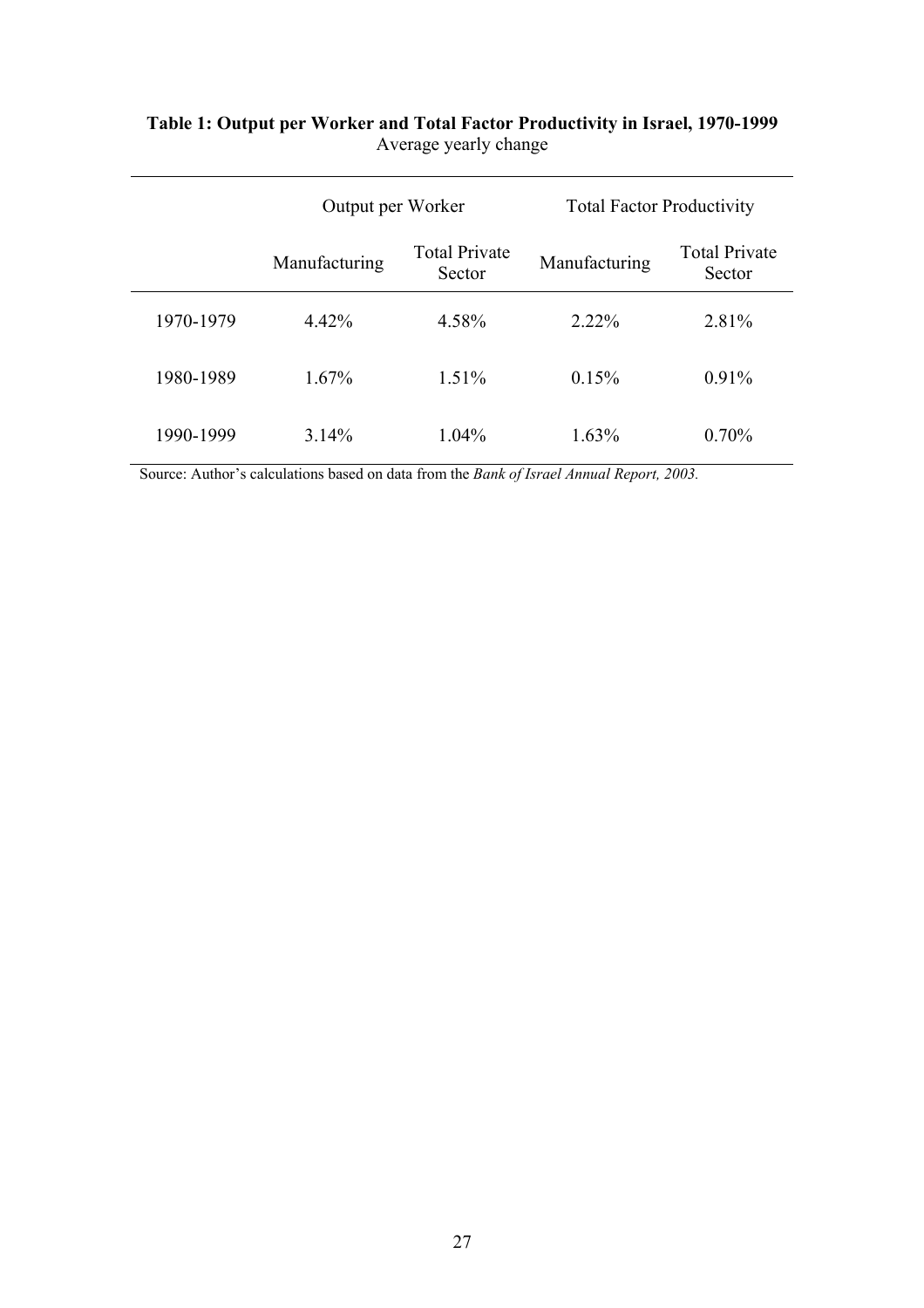|                                                | <b>Males</b> |                | <b>Females</b> |                |
|------------------------------------------------|--------------|----------------|----------------|----------------|
|                                                | Immigrants   | <b>Natives</b> | Immigrants     | <b>Natives</b> |
| Agriculture                                    | 2.14         | 3.88           | 1.83           | 1.42           |
| <b>Mining and</b><br>Manufacturing             | 41.68        | 25.15          | 25.53          | 11.42          |
| Electricity and<br>Water                       | 1.23         | 1.62           | 0.27           | 0.36           |
| Construction                                   | 12.39        | 9.93           | 0.88           | 0.97           |
| Commerce,<br><b>Restaurants and Hotels</b>     | 10.90        | 16.00          | 15.44          | 12.92          |
| Transport, Storage and<br>Communication        | 4.35         | 9.11           | 1.54           | 3.33           |
| Financing and<br><b>Business Services</b>      | 8.98         | 11.59          | 10.79          | 13.87          |
| <b>Public and Community</b><br><b>Services</b> | 13.12        | 17.84          | 31.41          | 47.33          |
| Personal and Other<br>Services                 | 5.22         | 4.88           | 12.31          | 8.38           |
| Total                                          | 100.00       | 100.00         | 100.00         | 100.0          |
| Percentage<br>Immigrants                       | 9.50         |                | 11.21          |                |

## **Table 2: Employment Distribution of Immigrants and Natives by Industry**  1991-1999

Note: Author's calculations from the 1991-1999 Labor Force Surveys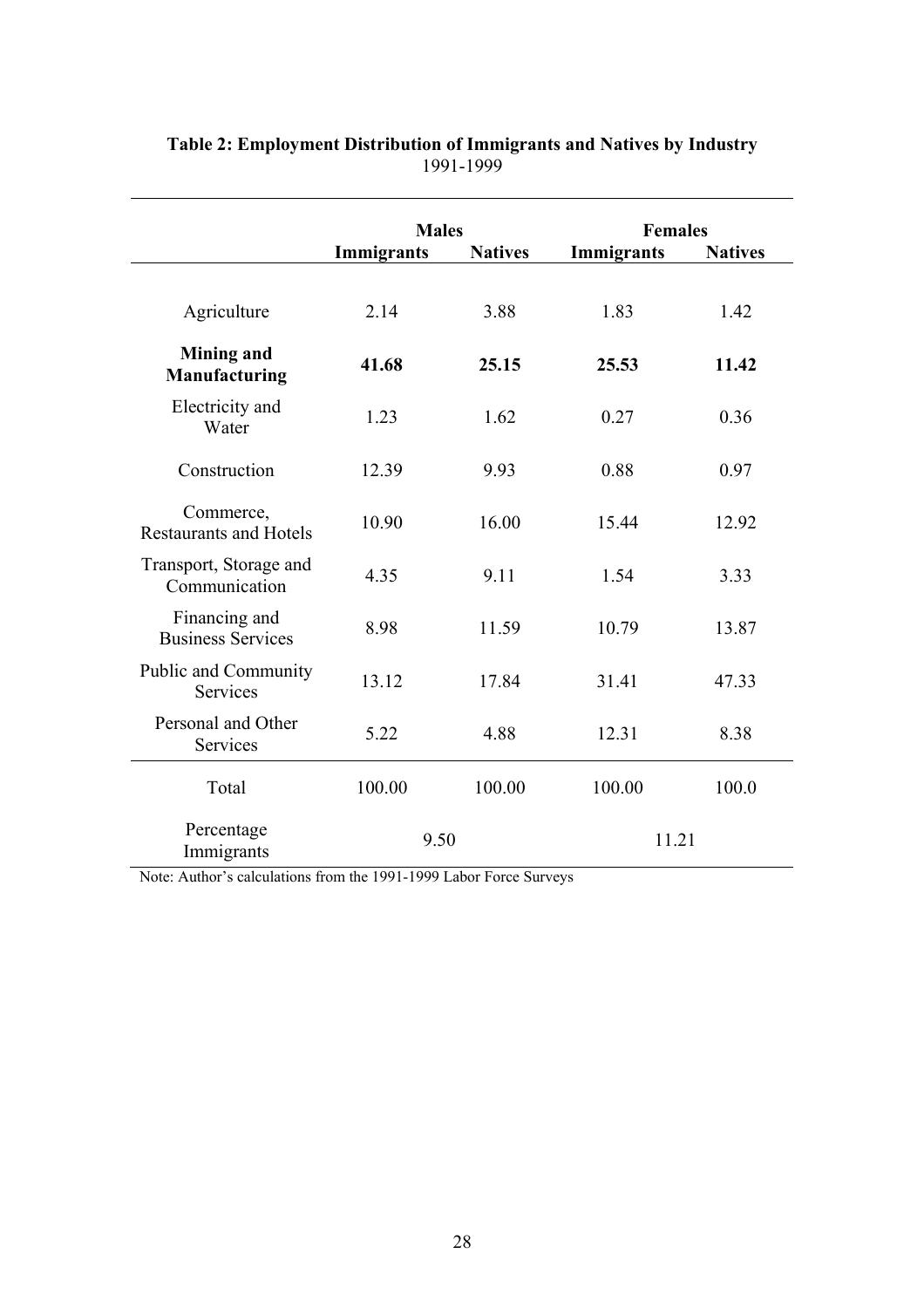|           | Total number of<br>establishments    | Number of<br>establishments in the<br>sample in 1990 | Number of<br>establishments in the<br>sample in 1995 |
|-----------|--------------------------------------|------------------------------------------------------|------------------------------------------------------|
| 1990      | 2085                                 | 2085                                                 | 822                                                  |
| 1991      | 2151                                 | 1936                                                 | 857                                                  |
| 1992      | 2158                                 | 1826                                                 | 878                                                  |
| 1993      | 2254                                 | 1754                                                 | 911                                                  |
| 1994      | 2316                                 | 1666                                                 | 957                                                  |
| 1995      | 2041                                 | 822                                                  | 2041                                                 |
| 1996      | 1987                                 | 799                                                  | 1879                                                 |
| 1997      | 1950                                 | 768                                                  | 1761                                                 |
| 1998      | 1903                                 | 739                                                  | 1652                                                 |
| 1999      | 1865                                 | 713                                                  | 1551                                                 |
|           | Total number of firms in the sample: | 4378                                                 |                                                      |
| 1990-1999 | Firms continuously in the sample,    | 698                                                  |                                                      |

**Table 3: Number of Establishments in the Manufacturing Surveys** 

Note: Author's calculations from the 1990-1999 Manufacturing Surveys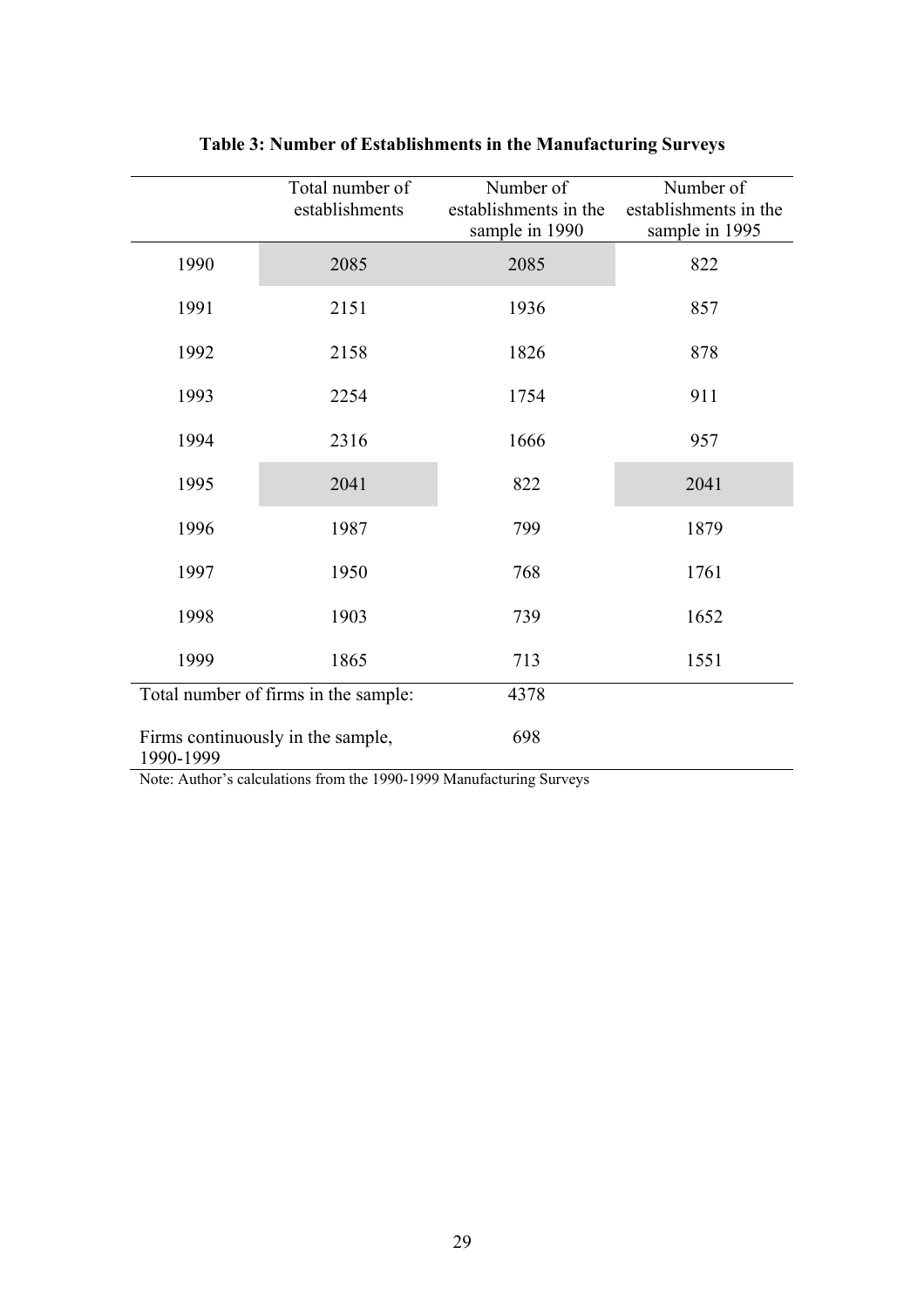|                                  |                | Low-Tech |         |                | <b>Medium-Low Tech</b> |          |        | <b>Medium-High Tech</b> |        |                          | <b>High-Tech</b> |        |
|----------------------------------|----------------|----------|---------|----------------|------------------------|----------|--------|-------------------------|--------|--------------------------|------------------|--------|
|                                  | 1990           | 1993     | 1997    | 1990           | 1993                   | 1997     | 1990   | 1993                    | 1997   | 1990                     | 1993             | 1997   |
| Number of firms                  | 990            | 1,061    | 832     | 629            | 703                    | 655      | 305    | 324                     | 284    | 152                      | 166              | 179    |
| <b>Total Employment</b>          | 129,215        | 145,976  | 137,841 | 74,353         | 91,446                 | 109,470  | 51,030 | 48,904                  | 49,768 | 40,018                   | 46,916           | 56,555 |
| Average years of<br>Schooling    | 10.63          | 11.01    | 11.68   | 11.37          | 11.82                  | 12.27    | 11.81  | 12.53                   | 12.62  | 13.27                    | 14.00            | 14.26  |
| Percentage Scientists            | $\sim$         | 0.53%    | 1.27%   | $\blacksquare$ | 2.43%                  | 3.51%    | $\sim$ | 6.45%                   | 8.15%  | $\blacksquare$           | 23.43%           | 31.99% |
| Percentage of firms<br>doing R&D | $\blacksquare$ | $0.59\%$ | 0.04%   | $\sim$         | 0.96%                  | $0.54\%$ | $\sim$ | 4.46%                   | 4.26%  | $\overline{\phantom{a}}$ | 16.05%           | 21.03% |

**Table 4: Firm characteristics, by technological intensity** 

Note: Author's calculations from the 1990-1999 Manufacturing Surveys, Labor Force Composition Surveys, and Labor Force Surveys. For the classification of industries by technological intensity, see Appendix Table A1.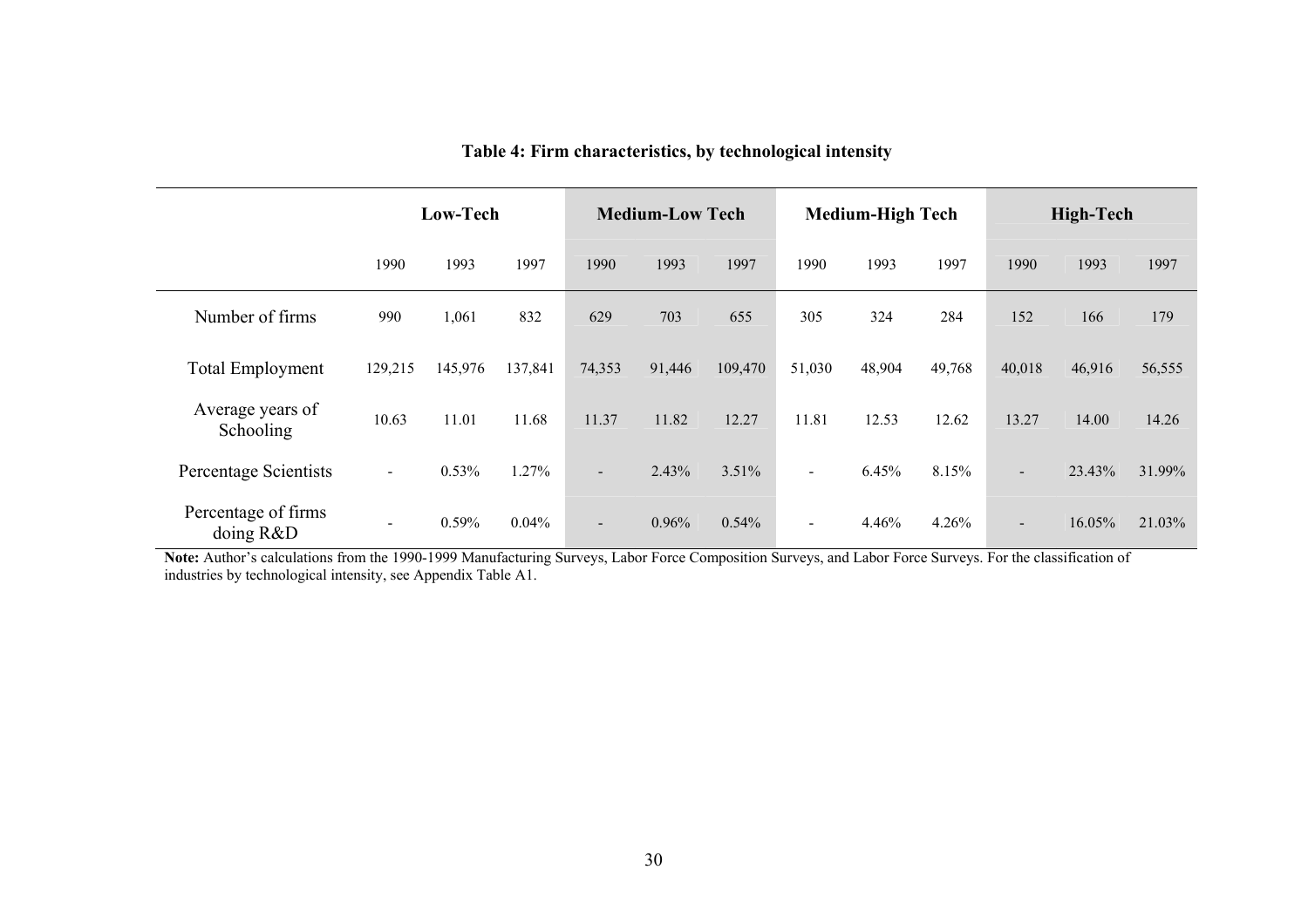|                                                                         | 1993   | 1997                   |
|-------------------------------------------------------------------------|--------|------------------------|
|                                                                         |        | All Firms              |
| Number of firms with non-<br>missing LFC data                           | 2,254  | 1,437                  |
| Average number of<br>employees                                          | 28.53  | 40.97                  |
| Share of firms hiring<br>immigrants                                     | 0.692  | 0.514                  |
| Average number of<br>immigrants in firm                                 | 4.21   | 6.20                   |
| Median number of<br>immigrants in firm                                  | 1      | 1                      |
| Average share of immigrants<br>in firm                                  | 0.152  | 0.155                  |
| Average share of immigrants<br>in firms with at least one<br>immigrants | 0.218  | 0.301                  |
|                                                                         |        |                        |
|                                                                         |        | <b>Balanced Sample</b> |
| Number of firms with non-<br>missing LFC data                           | 762    | 617                    |
| Average number of<br>employees                                          | 128.11 | 134.11                 |
| Share of firms hiring<br>immigrants                                     | 0.933  | 0.697                  |
| Average number of<br>immigrants in firm                                 | 26.82  | 34.04                  |
| Median number of<br>immigrants in firm                                  | 18     | 13                     |
| Average share of immigrants<br>in firm                                  | 0.174  | 0.170                  |
| Average share of immigrants<br>in firms with at least one<br>immigrants | 0.186  | 0.244                  |

## **Table 5: Percentage Immigrants in Manufacturing: Labor Force Composition Surveys, 1993 and 1997**

Note: Firms in the balanced sample are firms that were present in the sample in 1990, 1993, and 1997.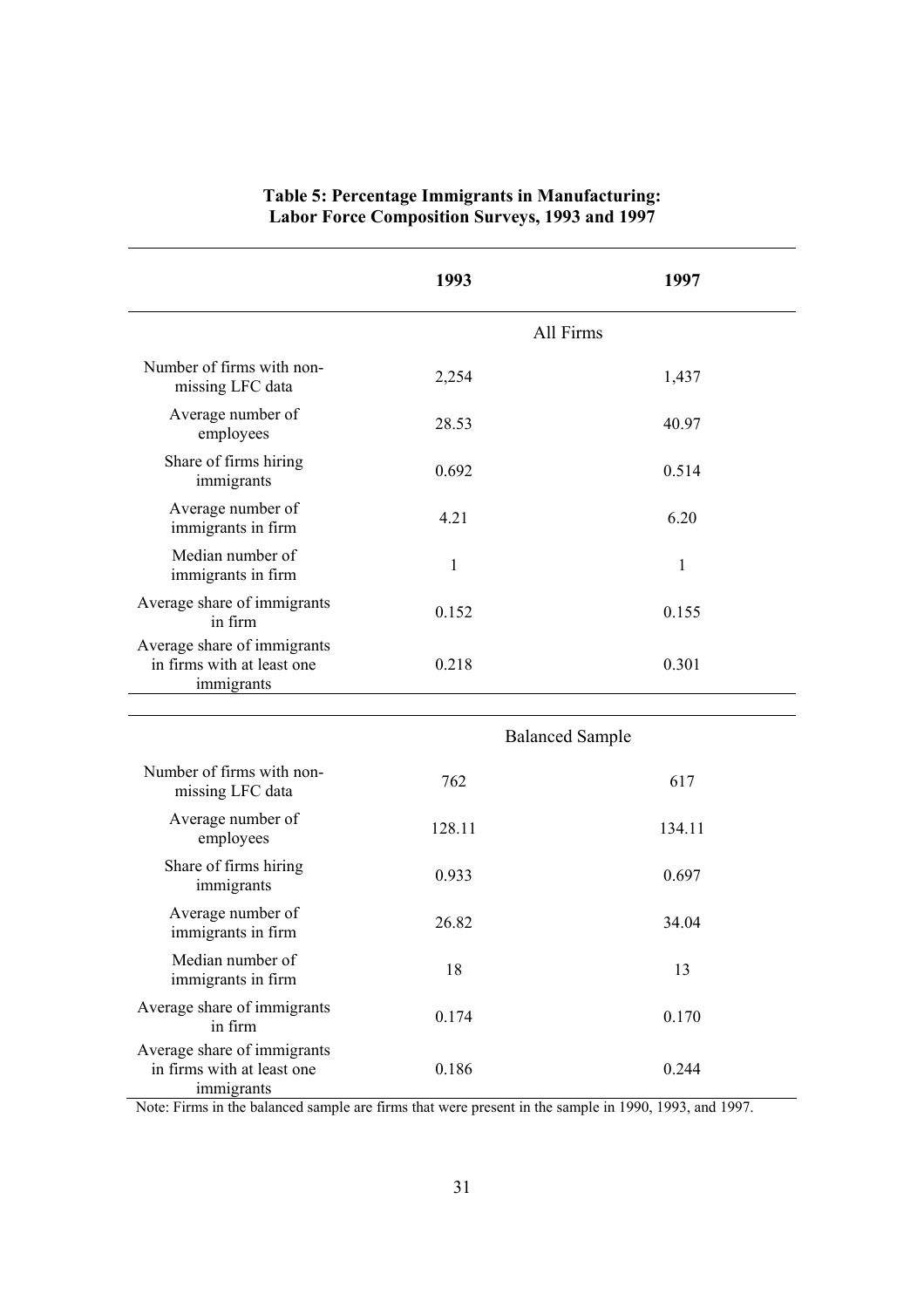|                     |                                              | 1993                      |       |                                              | 1997       |       |  |
|---------------------|----------------------------------------------|---------------------------|-------|----------------------------------------------|------------|-------|--|
|                     |                                              | Occupational Distribution |       | Occupational Distribution                    |            |       |  |
|                     | Share of<br>occupation who<br>are immigrants | Immigrants                | Total | Share of<br>occupation who<br>are immigrants | Immigrants | Total |  |
| Scientists          | 0.074                                        | 0.043                     | 0.075 | 0.159                                        | 0.098      | 0.093 |  |
| Academics           | 0.021                                        | 0.004                     | 0.026 | 0.081                                        | 0.022      | 0.042 |  |
| Technicians         | 0.028                                        | 0.016                     | 0.072 | 0.111                                        | 0.064      | 0.088 |  |
| Other<br>Production | 0.148                                        | 0.937                     | 0.827 | 0.159                                        | 0.815      | 0.777 |  |
| Total               | 0.130                                        | 1.000                     | 1.000 | 0.151                                        | 1.000      | 1.000 |  |

# **Table 6: Occupational Distribution of Immigrants in Manufacturing**

Source: Author's calculations from the LFCS.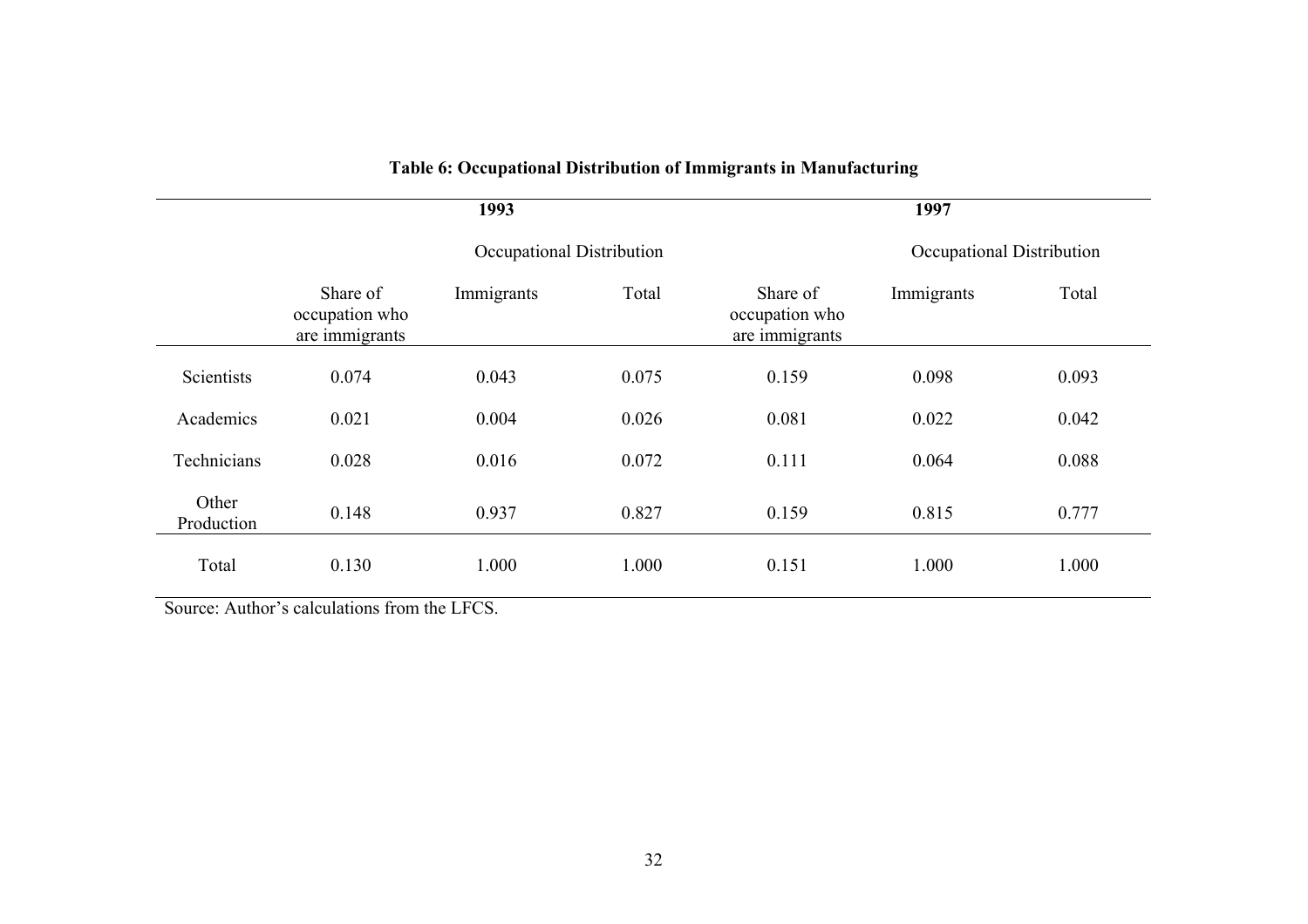|                              | Share immigrants in 1993 |            |                      | Share immigrants in 1997 |                  | Share immigrants in 1993 |
|------------------------------|--------------------------|------------|----------------------|--------------------------|------------------|--------------------------|
|                              | All available firms      |            |                      | All available firms      |                  | All firms in 1997 sample |
| Number employed:             | 0.009                    | 0.001      | 0.014                | 0.001                    | 0.051            | 0.025                    |
| $10 - 24$                    | (0.014)                  | (0.013)    | (0.052)              | (0.056)                  | (.044)           | (0.043)                  |
| Number employed:             | $0.039**$                | $0.028*$   | $-0.005$             | $-0.015$                 | $0.127**$        | $0.090**$                |
| 25-49                        | (0.152)                  | (0.015)    | (0.041)              | (0.054)                  | (0.043)          | (0.041)                  |
| Number employed:             | $0.035**$                | 0.022      | $-0.045$             | $-0.048$                 | 0.062            | 0.040                    |
| 50-99                        | (0.015)                  | (0.015)    | (0.044)              | (0.050)                  | (0.042)          | (0.040)                  |
| Number employed:             | 0.014                    | 0.000      | $-0.029$             | $-0.058$                 | 0.025            | $-0.007$                 |
| $100+$                       | (0.016)                  | (0.016)    | (0.047)              | (0.049)                  | (0.041)          | (0.039)                  |
| Log(K/L)                     | $0.032**$                | $0.022**$  | 0.044                | $0.051*$                 | 0.015            | 0.014                    |
|                              | (0.009)                  | (0.008)    | (0.027)              | (0.029)                  | (0.013)          | (0.013)                  |
| Log Wage                     | $-0.051**$               | $-0.044**$ | $0.116**$            | $0.074*$                 | $-0.053*$        | $-0.039$                 |
|                              | (0.018)                  | (0.016)    | (0.053)              | (0.038)                  | (0.030)          | (0.030)                  |
| Log value added per          | 0.014                    | 0.019      | $-0.142**$           | $-0.126**$               | 0.019            | 0.015                    |
| worker                       | (0.015)                  | (0.013)    | (0.059)              | (0.051)                  | (0.021)          | (0.021)                  |
| Output share in 3-digit      | $-0.122*$                | $-0.126*$  | $-0.347**$           | $-0.264*$                | $-0.056$         | $-0.086$                 |
| industry                     | (0.065)                  | (0.067)    | (0.154)              | (0.142)                  | (0.065)          | (0.067)                  |
| Three-firm concentration     | $0.078**$                | $0.081**$  | $-0.053$             | 0.010                    | $-0.034$         | 0.071                    |
| index (3-digit industry)     | (0.037)                  | (0.039)    | (0.111)              | (0.111)                  | (0.050)          | (0.055)                  |
| Output share $\times$        | $-0.201**$               | $-0.203**$ | 0.065                | 0.125                    | $-0.088$         | $-0.119$                 |
| Concentration index          | (0.096)                  | (0.101)    | (0.211)              | (0.217)                  | (0.088)          | (0.086)                  |
| Import penetration index     | $0.099**$                | $0.119**$  | $0.287**$            | $0.374**$                | 0.015            | 0.021                    |
| (3-digit industry)           | (0.038)                  | (0.045)    | (0.127)              | (0.128)                  | (0.057)          | (0.059)                  |
| Avg. years of schooling      | $-0.021**$               | $-0.017$   | 0.022                | $0.059**$                | $-0.014$         | 0.001                    |
| in 3-digit industry          | (0.008)                  | (0.011)    | (0.020)              | (0.026)                  | (0.011)          | (0.016)                  |
| High tech                    | 0.047<br>(0.029)         |            | $-0.009$<br>(0.083)  |                          | 0.009<br>(0.043) |                          |
| Medium-high tech             | 0.042<br>(0.022)         |            | 0.010<br>(0.062)     |                          | 0.020<br>(0.032) |                          |
| Medium-low tech              | $0.061**$<br>(0.014)     |            | $0.139**$<br>(0.047) |                          | 0.020<br>(0.027) |                          |
| Any R&D                      | 0.000                    | 0.004      | $-0.037$             | $-0.034$                 | 0.004            | $-0.008$                 |
|                              | (0.014)                  | (0.014)    | (0.030)              | (0.032)                  | (0.021)          | (0.021)                  |
| Traded on stock market       | $-0.016$                 | $-0.006$   | $0.137**$            | $0.150**$                | $-0.001$         | 0.008                    |
|                              | (0.022)                  | (0.021)    | (0.068)              | (0.062)                  | (0.030)          | (0.030)                  |
| Region dummies               | Yes                      | Yes        | Yes                  | Yes                      | Yes              | Yes                      |
| 2- digit industry<br>dummies | No                       | Yes        | N <sub>0</sub>       | Yes                      | N <sub>0</sub>   | Yes                      |
| N                            | 1704                     | 1704       | 616                  | 616                      | 609              | 609                      |
| $R^2$                        | 0.107                    | 0.198      | 0.358                | 0.475                    | 0.140            | 0.234                    |

**Table 7: 1990 Firm Determinants of Immigrant Concentration, 1993-1997** 

\*: Statistically different from 0 at the 10% level.

\*\*: Statistically different from 0 at the 5% level.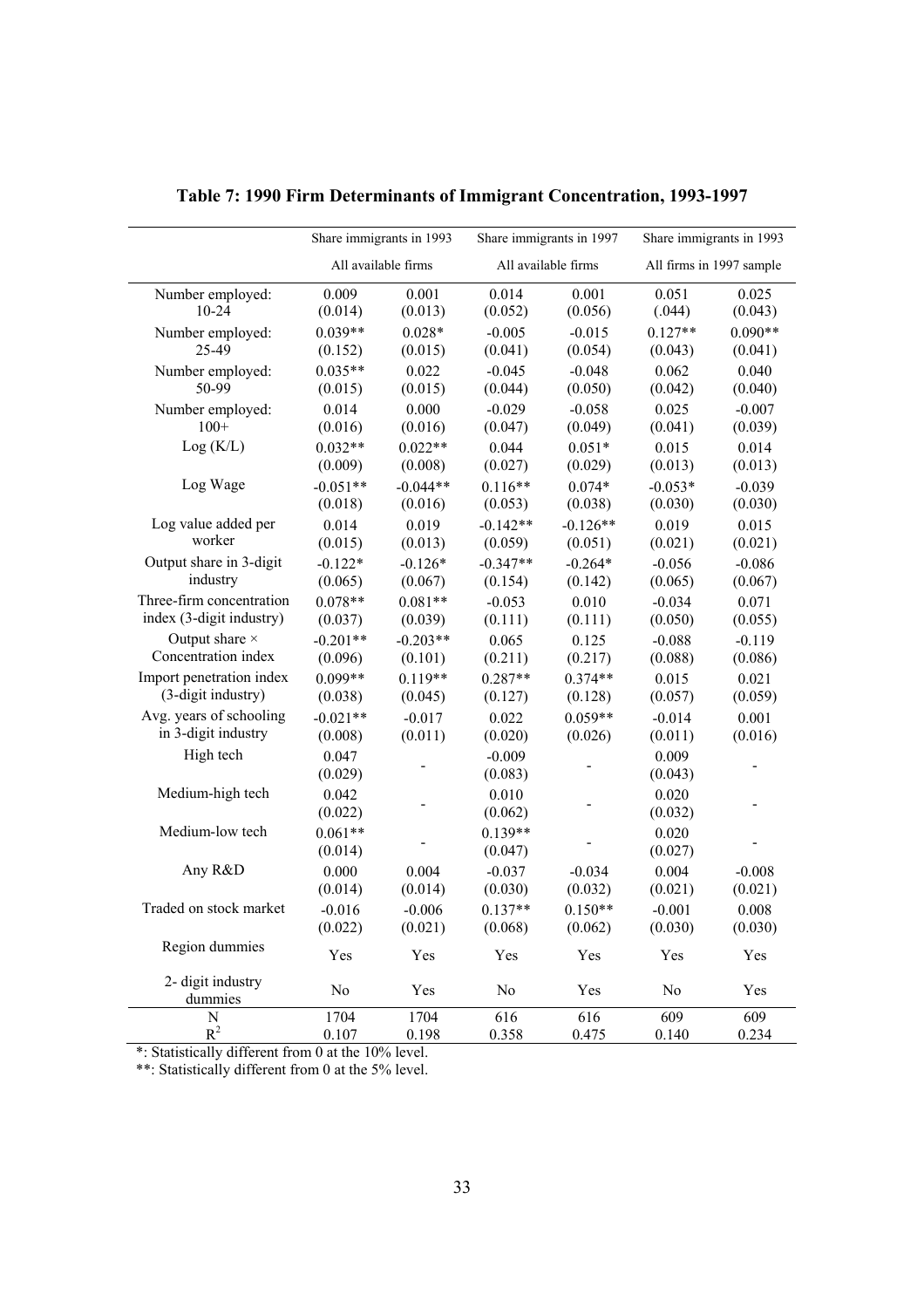|                   | 1993       | 1993       | 1997           | 1997      | Pooled,<br>1993-1997 | Pooled,<br>1993-1997 |
|-------------------|------------|------------|----------------|-----------|----------------------|----------------------|
| Share             | $-0.039$   | 0.024      | $-0.040$       | 0.008     | $-0.034$             | 0.022                |
| Immigrants        | (0.054)    | (0.055)    | (0.038)        | (0.033)   | (0.032)              | (0.029)              |
|                   |            |            |                |           |                      |                      |
| Log capital per   | $0.163**$  | $0.243**$  | $0.194**$      | $0.276**$ | $0.177**$            | $0.244**$            |
| Worker            | (0.012)    | (0.018)    | (0.017)        | (0.024)   | (0.012)              | (0.015)              |
| Log materials per | $0.516**$  | $0.465**$  | $0.472**$      | $0.422**$ | $0.497**$            | $0.453**$            |
| worker            | (0.016)    | (0.018)    | (0.019)        | (0.020)   | (0.013)              | (0.014)              |
|                   |            |            |                |           |                      |                      |
| Log employment    | $0.037**$  | $0.042**$  | $0.043**$      | $0.042**$ | $0.038**$            | $0.039**$            |
|                   | (0.008)    | (0.007)    | (0.009)        | (0.008)   | (0.006)              | (0.006)              |
| Log R&D           | $0.037**$  | $0.019**$  | 0.010          | 0.014     | $0.022**$            | 0.009                |
| expenditures      | (0.010)    | (0.009)    | (0.019)        | (0.023)   | (0.009)              | (0.010)              |
|                   |            |            |                |           |                      |                      |
| $1$ if no         | $-0.123**$ | $-0.105**$ | $-0.026$       | $-0.027$  | $-0.077**$           | $-0.055*$            |
| R&D               | (0.032)    | (0.029)    | (0.049)        | (0.058)   | (0.030)              | (0.032)              |
| Region            |            |            |                |           |                      |                      |
| Dummies           | Yes        | Yes        | Yes            | Yes       | Yes                  | Yes                  |
|                   |            |            |                |           |                      |                      |
| 3-digit industry  | No         | Yes        | N <sub>0</sub> | Yes       | N <sub>o</sub>       | Yes                  |
| dummies           |            |            |                |           |                      |                      |
|                   |            |            |                |           |                      |                      |
| N                 | 2087       | 2087       | 1421           | 1421      | 3508                 | 3508                 |
|                   |            |            |                |           |                      |                      |
| $R^2$             | 0.865      | 0.895      | 0.860          | 0.892     | 0.861                | 0.887                |
|                   |            |            |                |           |                      |                      |

### **Table 8: Production Functions, Cross-sectional and Pooled Estimates**  Full sample Dependent variable: log output per worker

Note: Entries in the table represent weighted least squares coefficients. Robust standard errors in parentheses

\*: Statistically different from 0 at the 10% level.

\*\*: Statistically different from 0 at the 5% level.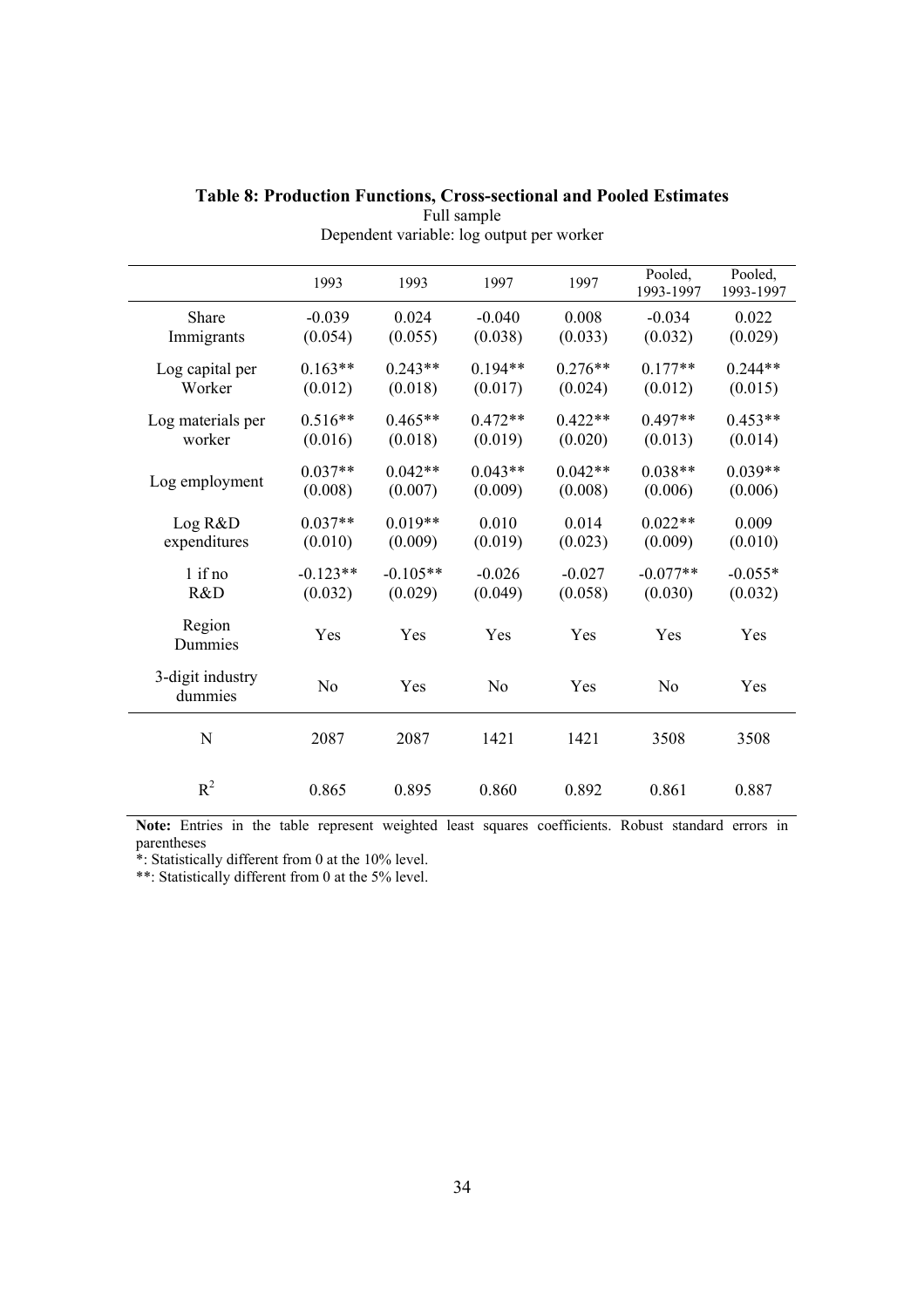|                             |           | Sample: All available firms |            |           | Sample: Balanced Sample |           |  |
|-----------------------------|-----------|-----------------------------|------------|-----------|-------------------------|-----------|--|
|                             | 1990-1993 | 1993-1997                   | Pooled     | 1990-1993 | 1993-1997               | Pooled    |  |
| Share                       | $-0.048$  | $-0.094**$                  | $-0.073**$ | 0.065     | $-0.056$                | $-0.029$  |  |
| Immigrants                  | (0.059)   | (0.042)                     | (0.030)    | (0.067)   | (0.042)                 | (0.036)   |  |
| Log capital per             | $0.188**$ | 0.068                       | $0.121**$  | $0.168**$ | 0.049                   | $0.071**$ |  |
| worker                      | (0.044)   | (0.044)                     | (0.028)    | (0.048)   | (0.041)                 | (0.034)   |  |
| Log materials per           | $0.584**$ | $0.490**$                   | $0.567**$  | $0.651**$ | $0.449**$               | $0.493**$ |  |
| worker                      | (0.031)   | (0.056)                     | (0.030)    | (0.044)   | (0.055)                 | (0.050)   |  |
| Log employment              | $0.085*$  | $-0.029$                    | 0.032      | 0.029     | $-0.089**$              | $-0.052$  |  |
|                             | (0.044)   | (0.045)                     | (0.028)    | (0.039)   | (0.038)                 | (0.035)   |  |
| Log R&D                     | 0.006     | 0.001                       | $-0.009$   | 0.007     | 0.006                   | $-0.009$  |  |
| expenditures                | (0.013)   | (0.023)                     | (0.011)    | (0.015)   | (0.022)                 | (0.012)   |  |
| 1 if no R&D                 | $-0.028$  | $-0.030$                    | $-0.088$   | 0.012     | $-0.005$                | $-0.063$  |  |
| expenditures                | (0.059)   | (0.152)                     | (0.060)    | (0.079)   | (0.153)                 | (0.073)   |  |
| Region<br>dummies           | Yes       | Yes                         | Yes        | Yes       | Yes                     | Yes       |  |
| 3-digit industry<br>dummies | Yes       | Yes                         | Yes        | Yes       | Yes                     | Yes       |  |
| N                           | 1700      | 661                         | 2361       | 611       | 611                     | 1222      |  |
| $R^2$                       | 0.766     | 0.864                       | 0.780      | 0.812     | 0.832                   | 0.773     |  |

#### **Table 9: Production Functions – First Differences Estimates**

Dependent variable: Change in log output per worker

Note: All the explanatory variables are expressed in first differences.

\*\*: Statistically significant at the 5% level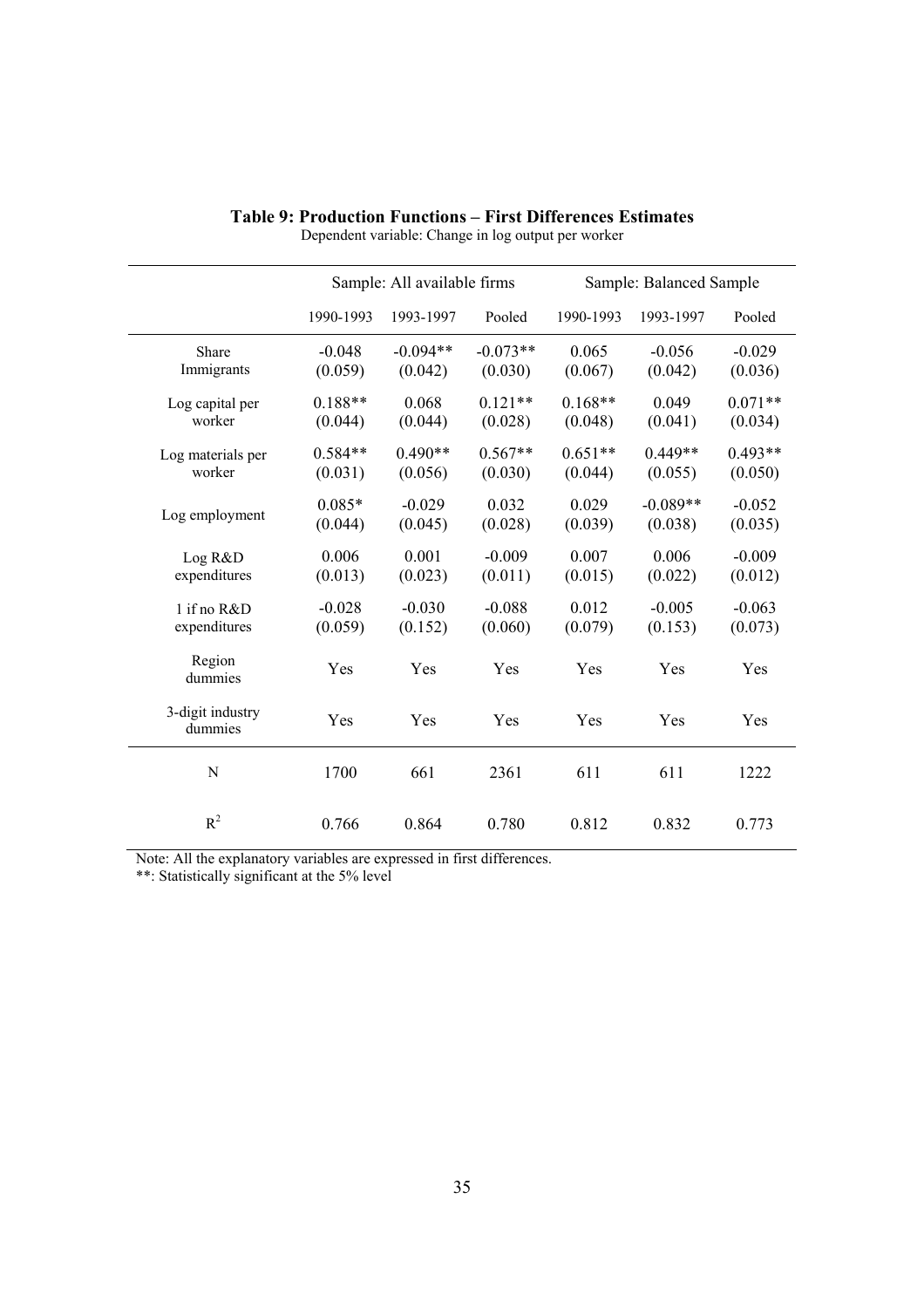|                             | Levels,          | First Differences, all | First Differences, |
|-----------------------------|------------------|------------------------|--------------------|
|                             | all available    | available firms,       | balanced sample,   |
|                             | firms, 1993-1997 | 1993-1997              | 1993-1997          |
| Share                       | $-0.032$         | $-0.093**$             | $-0.060$           |
| Immigrants                  | (0.036)          | (0.043)                | (0.064)            |
| Log capital per             | $0.140**$        | 0.0249                 | $-0.028$           |
| worker                      | (0.015)          | (0.041)                | (0.047)            |
| Log materials per           | $-0.099**$       | 0.014                  | $-0.051$           |
| worker                      | (0.014)          | (0.030)                | (0.045)            |
| Log employment              | $0.162**$        | $0.152**$              | 0.345              |
|                             | (0.006)          | (0.041)                | (0.043)            |
| Log R&D                     | $0.062**$        | $-0.018$               | $-0.023$           |
| expenditures                | (0.019)          | (0.021)                | (0.025)            |
| 1 if no R&D                 | $0.279**$        | $-0.124$               | 0.118              |
| expenditures                | (0.124)          | (0.113)                | (0.146)            |
| Region<br>dummies           | Yes              | Yes                    | Yes                |
| 3-digit industry<br>dummies | Yes              | Yes                    | Yes                |
| N                           | 3508             | 2361                   | 1222               |
| $R^2$                       | 0.742            | 0.532                  | 0.631              |

#### **Table 10: Immigrants and Total Factor Productivity**  Dependent variable: total factor productivity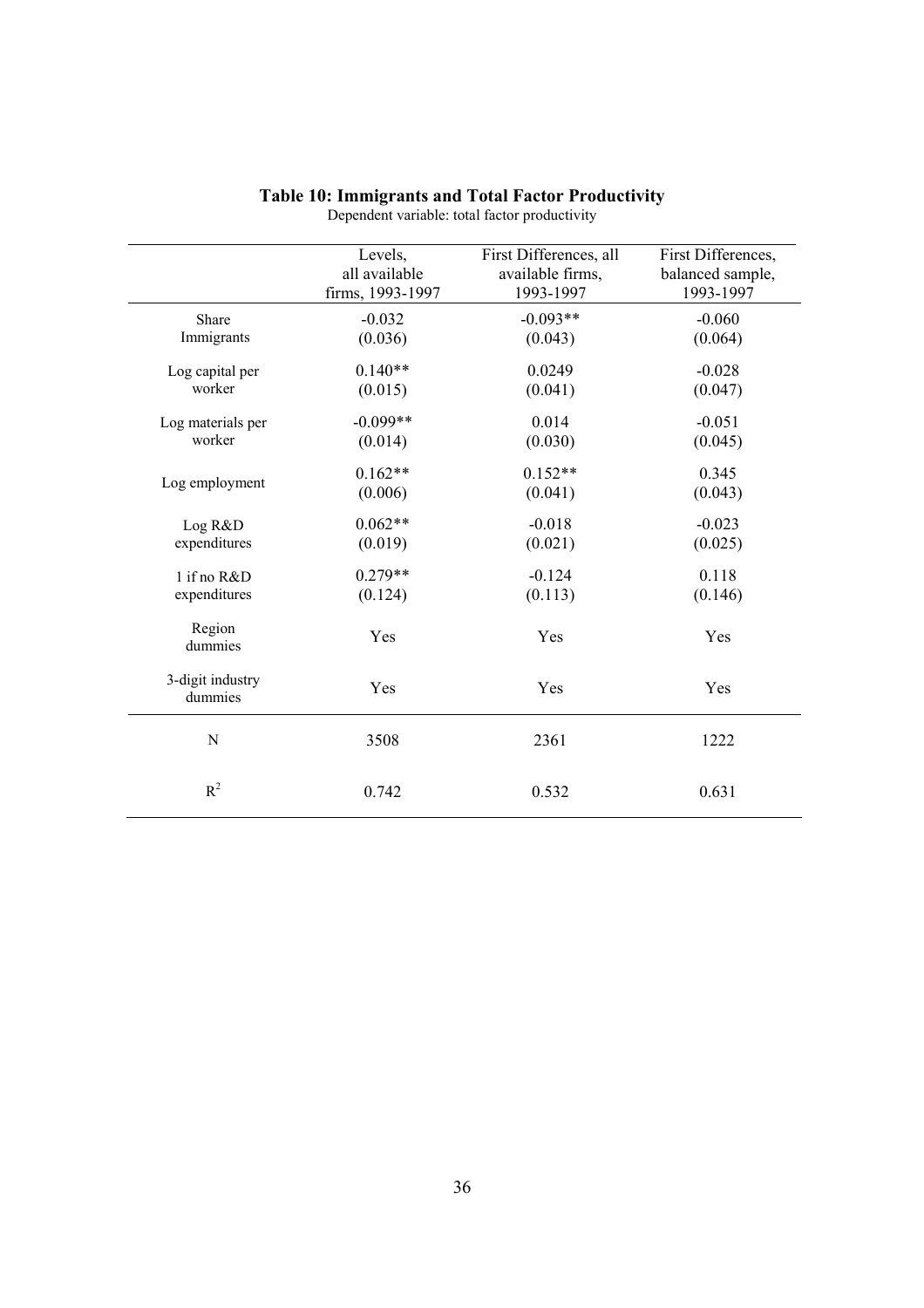|                                                                      | Levels,<br>all available | First Differences,<br>all available | First Differences,<br>balanced sample, |
|----------------------------------------------------------------------|--------------------------|-------------------------------------|----------------------------------------|
|                                                                      | firms, 1993-1997         | firms, 1993-1997                    | 1993-1997                              |
| Nonlinearities in immigrant share                                    |                          |                                     |                                        |
| Share immigrants                                                     | 0.045                    | 0.022                               | $-0.013$                               |
|                                                                      | (0.080)                  | (0.086)                             | (0.121)                                |
| Share immigrants square                                              | $-0.033$                 | $-0.123$                            | $-0.027$                               |
|                                                                      | (0.098)                  | (0.105)                             | (0.177)                                |
| Industry dummies                                                     | 3 digit                  | 3 digit                             | 3 digit                                |
| Immigrant share and firm size                                        |                          |                                     |                                        |
| Share immigrants $\times$ number                                     | 0.083                    | $-0.110***$                         | $-0.156$                               |
| employed 0-9                                                         | (0.067)                  | (0.042)                             | (0.120)                                |
| Share immigrants $\times$ number                                     | 0.017                    | $-0.035$                            | 0.005                                  |
| employed 10-49                                                       | (0.038)                  | (0.042)                             | (0.055)                                |
| Share immigrants $\times$ number                                     | 0.005                    | $-0.052$                            | $-0.048$                               |
| employed 50-99                                                       | (0.049)                  | (0.042)                             | (0.046)                                |
| Share immigrants $\times$ number                                     | $-0.233***$              | $-0.050$                            | $-0.039$                               |
| employed $100 +$                                                     | (0.064)                  | (0.047)                             | (0.059)                                |
| Industry dummies                                                     | 3 digit                  | 3 digit                             | 3 digit                                |
| Immigrant share and technological intensity                          |                          |                                     |                                        |
| Share immigrants $\times$ low                                        | $-0.102**$               | $-0.123***$                         | $-0.165***$                            |
| tech industry                                                        | (0.049)                  | (0.032)                             | (0.047)                                |
| Share immigrants $\times$ medium-low                                 | $-0.015$                 | 0.063                               | 0.026                                  |
| tech industry                                                        | (0.048)                  | (0.059)                             | (0.066)                                |
| Share immigrants $\times$ medium-                                    | $-0.036$                 | $0.152**$                           | 0.060                                  |
| high tech industry                                                   | (0.058)                  | (0.060)                             | (0.091)                                |
| Share immigrants $\times$ high                                       | $-0.040$                 | $-0.015$                            | $0.301**$                              |
| tech industry                                                        | (0.220)                  | (0.117)                             | (0.143)                                |
| Industry dummies                                                     | None                     | None                                | None                                   |
| Immigrant share and 1989-1990 average years of schooling in industry |                          |                                     |                                        |
| Share immigrants $\times$ (average                                   | 0.009                    | $-0.121***$                         | $-0.105$                               |
| years of schooling $\leq 10.5$ )                                     | (0.059)                  | (0.034)                             | (0.075)                                |
| Share immigrants $\times$ (average                                   | $-0.014$                 | 0.043                               | $-0.015$                               |
| years of schooling $\in$ [10.5, 11.5)                                | (0.042)                  | (0.054)                             | (0.061)                                |
|                                                                      | $-0.021$                 | 0.066                               | 0.047                                  |
| Share immigrants $\times$ (average<br>years of schooling $> 11.5$    | (0.068)                  | (0.069)                             | (0.085)                                |
|                                                                      |                          |                                     |                                        |
| Industry dummies                                                     | 2 digits                 | 2 digits                            | 2 digits                               |
| Number of observations                                               | 3,508                    | 2,361                               | 1,222                                  |

## **Table 11: Production Functions – Nonlinearities and Interactions**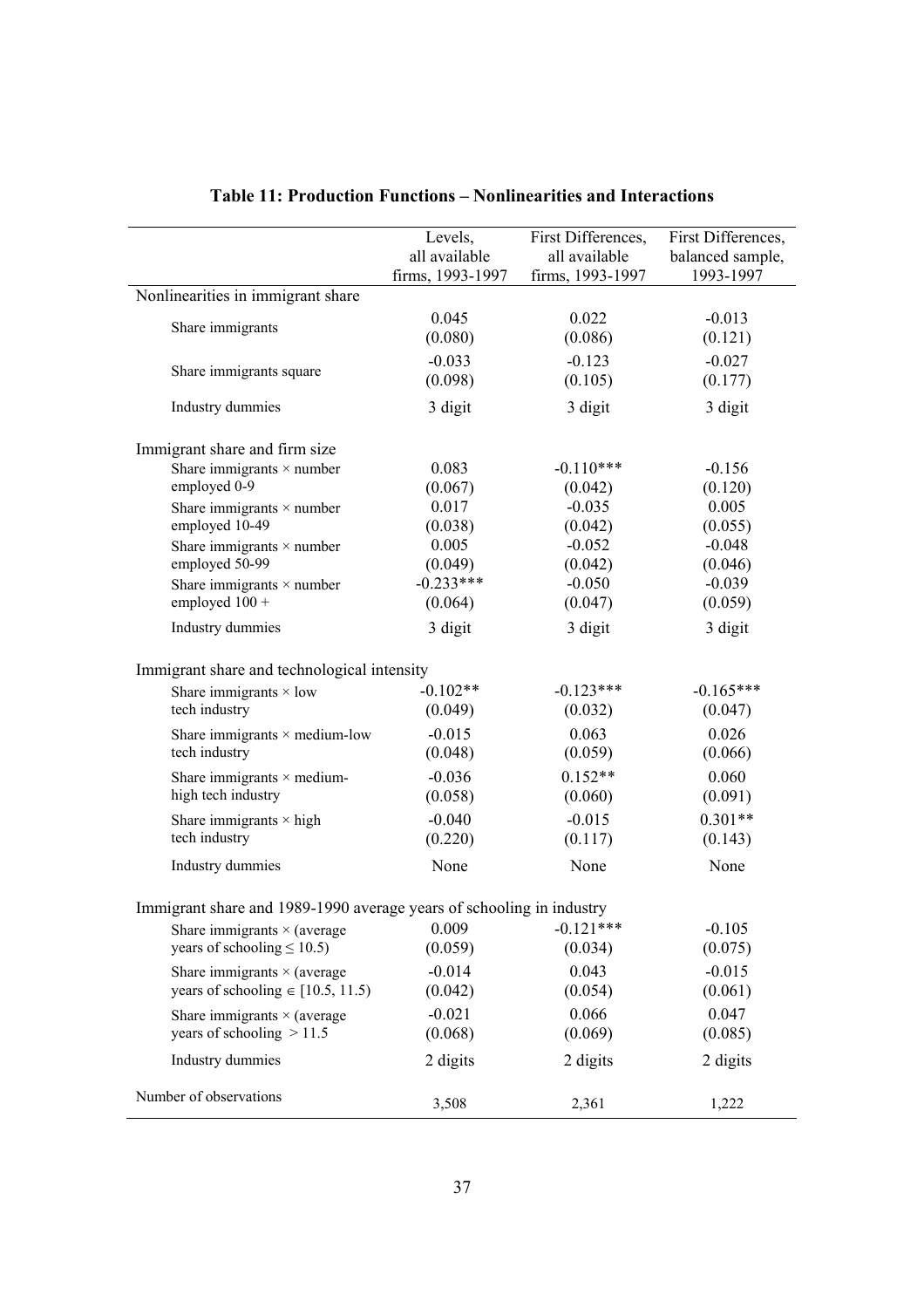|                                                     |                     | Levels, all available<br>firms, 1993-1997 |                  | First differences, all available firms,<br>1993-1997 |                  | First differences, balanced sample,<br>1993-1997 |
|-----------------------------------------------------|---------------------|-------------------------------------------|------------------|------------------------------------------------------|------------------|--------------------------------------------------|
|                                                     | Share immigrant     | Share immigrants                          | Share immigrant  | Share immigrants                                     | Share immigrant  | Share immigrants                                 |
|                                                     | scientists          | other occ.                                | scientists       | other occ.                                           | scientists       | other occ.                                       |
| All firms                                           | 0.386               | 0.013                                     | 0.014            | $-0.073**$                                           | 0.221            | $-0.034$                                         |
|                                                     | (0.438)             | (0.030)                                   | (0.198)          | (0.028)                                              | (0.229)          | (0.040)                                          |
| Industry dummies                                    |                     | 3 digit                                   |                  | 3 digit                                              |                  | 3 digit                                          |
| Low tech                                            | 1.005               | $-0.108$                                  | $-0.977***$      | $-0.119***$                                          | $-0.734***$      | $-0.154***$                                      |
| industries                                          | (0.664)             | (0.049)                                   | (0.225)          | (0.032)                                              | (0.258)          | (0.050)                                          |
| Medium-low tech                                     | $-0.290$            | $-0.009$                                  | 0.185            | 0.058                                                | 0.254            | 0.019                                            |
| industries                                          | (0.279)             | (0.050)                                   | (0.131)          | (0.063)                                              | (0.294)          | (0.069)                                          |
| Medium-high tech                                    | 0.092               | $-0.046$                                  | 0.677            | $0.131**$                                            | 0.220            | 0.056                                            |
| industries                                          | (0.212)             | (0.059)                                   | (0.467)          | (0.057)                                              | (0.628)          | (0.094)                                          |
| High tech                                           | 1.250               | $-0.267$                                  | $-0.219$         | 0.045                                                | 0.541            | $0.271*$                                         |
| industries                                          | (0.882)             | (0.174)                                   | (0.460)          | (0.118)                                              | (0.402)          | (0.148)                                          |
| Industry dummies                                    |                     | None                                      |                  | None                                                 |                  | None                                             |
| Average years of                                    | $-0.352$            | 0.014                                     | 0.241            | $-0.125***$                                          | 0.707            | $-0.124$                                         |
| schooling $\leq 10.5$                               | (0.512)             | (0.059)                                   | (0.181)          | (0.034)                                              | (0.819)          | (0.077)                                          |
| Average years of<br>schooling $\in$ [10.5,<br>11.5) | $-0.046$<br>(0.386) | $-0.014$<br>(0.044)                       | 0.137<br>(0.263) | 0.043<br>(0.057)                                     | 0.241<br>(0.364) | $-0.013$<br>(0.066)                              |
| Average years of                                    | 0.708               | $-0.079$                                  | $-0.215$         | 0.086                                                | $-0.150$         | 0.056                                            |
| schooling $>11.5$                                   | (0.600)             | (0.074)                                   | (0.390)          | (0.065)                                              | (0.332)          | (0.087)                                          |
| Industry dummies                                    |                     | 2 digits                                  |                  | 2 digits                                             |                  | 2 digits                                         |

# **Table 12: Production Functions – Immigrant Scientists versus Others**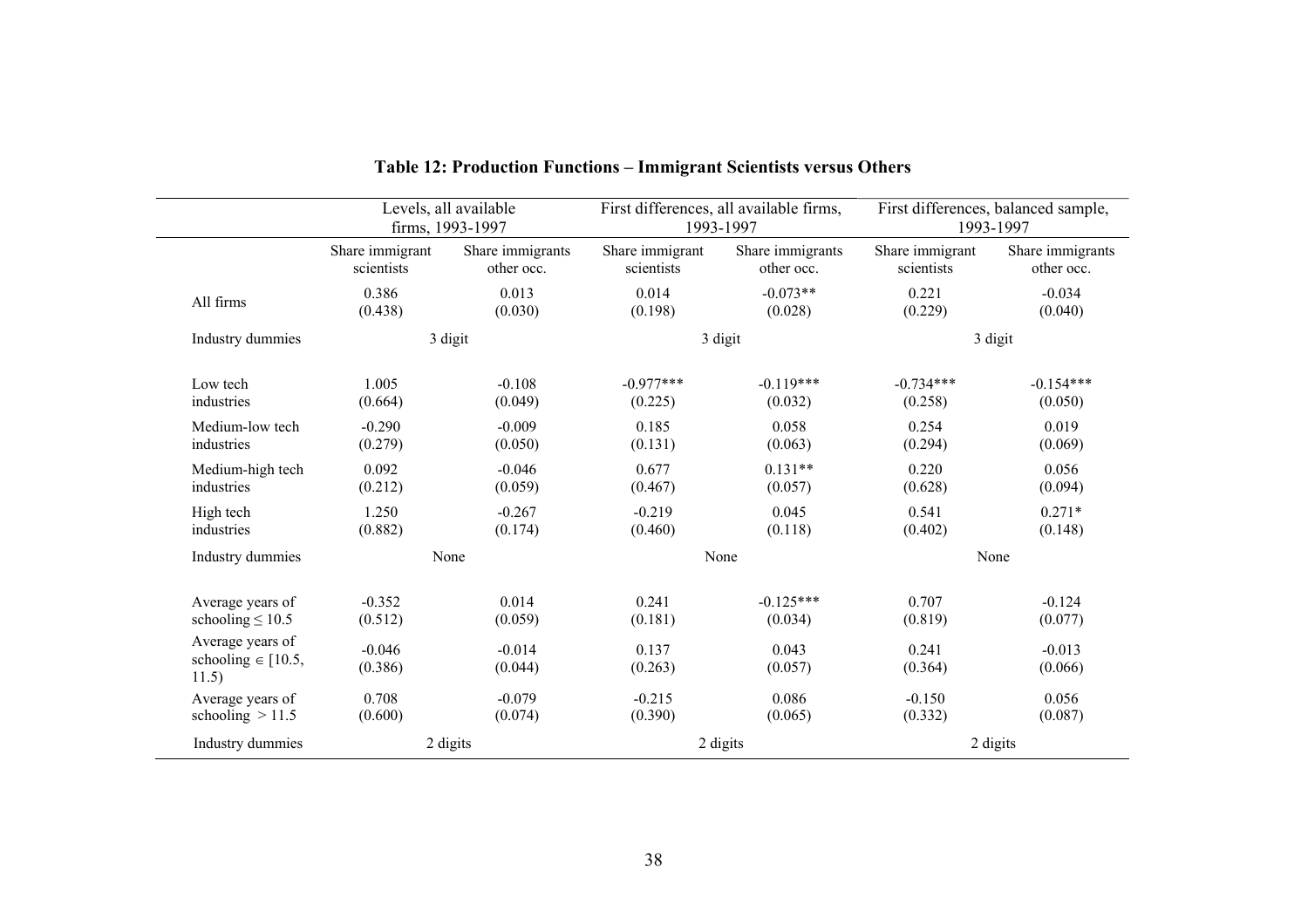| Appendix Table A1: Manufacturing Industries, by Technological Intensity |                                             |                                              |                                             |  |
|-------------------------------------------------------------------------|---------------------------------------------|----------------------------------------------|---------------------------------------------|--|
| Low-Tech                                                                | <b>Medium-Low Tech</b>                      | <b>Medium-High Tech</b>                      | <b>High-Tech</b>                            |  |
| 140 Processing of meat and poultry                                      | 130 Quarrying of stone and sand             | 230 Manufacture of refined petroleum and     | 245 Manufacture of pharmaceutical           |  |
| 141 Processing of fruit and vegetables                                  | 131 Mining of minerals and extraction of    | its products                                 | products for human veterinary use           |  |
| 142 Processing of fish                                                  | salts                                       | 231 Processing of nuclear fuel               | 300 Manufacture of office machinery         |  |
| 143 Manufacture of edible oils, margarine                               | 138 Mining and quarrying of non-metallic    | 240 Manufacture of basic industrial          | 301 Manufacture of automatic data           |  |
| and oil products                                                        | minerals n.e.c.                             | chemicals                                    | processing machinery                        |  |
| 144 Manufacture of dairy products and ice                               | 250 Manufacture of plastic boards and pipes | 241 Manufacture of fertilizers               | 320 Manufacture of electronic components    |  |
| cream                                                                   | 251 Manufacture of plastic sleeves and      | 242 Manufacture of petrochemicals and        | 321 Manufacture of semi-conductors          |  |
| 145 Manufacture of grain mill products                                  | sheets                                      | plastics in primary forms                    | 330 Manufacture of telecommunication        |  |
| 146 Bakeries                                                            | 252 Manufacture of plastic containers and   | 243 Manufacture of pesticides and            | equipment                                   |  |
| 147 Manufacture of cakes, cookies and                                   | bottles                                     | disinfectants                                | 331 Manufacture of data-communication       |  |
| biscuits                                                                | 253 Manufacture of products from armored    | 244 Manufacture of paints and varnishes      | equipment                                   |  |
| 148 Manufacture of unleavened bread                                     | plastic                                     | 246 Manufacture of soap, detergents and      | 332 Manufacture of domestic electronic      |  |
| 149 Manufacture of noodles and pastry                                   | 254 Manufacture of plastic products for     | cosmetics                                    | equipment                                   |  |
| products                                                                | kitchen, table and domestic uses            | 247 Manufacture of man-made fibers           | 340 Manufacture of industrial equipment for |  |
| 150 Manufacture of sugar                                                | 255 Manufacture of plastic products for     | 248 Manufacture of chemical products n.e.c.  | control and supervision                     |  |
| 151 Manufacture of chocolate, cocoa, and                                | technical, agricultural and                 | 290 Manufacture of general purpose           | 341 Manufacture of medical and surgical     |  |
| sugar confectionery                                                     | industrial uses                             | machinery and equipment, parts and           | equipment                                   |  |
| 152 Manufacture of prepared food                                        | 256 Manufacture of plastic products n.e.c.  | maintenance thereof                          | 342 Manufacture of instruments for          |  |
| 158 Manufacture of food products n.e.c                                  | 257 Manufacture of rubber products          | 291 Manufacture of agricultural and forestry | measuring, testing, and navigating          |  |
| 160 Manufacture of wine and other                                       | 258 Manufacture of tyres and tubes          | machinery parts and maintenance              | 343 Manufacture of optical instruments and  |  |
| alcoholic beverages                                                     | 260 Manufacture of glass and glass products | thereof                                      | photographic equipment                      |  |
| 161 Manufacture of beer and malt                                        | 261 Manufacture of ceramic tiles            | 292 Manufacture of industrial machinery,     | 355 Manufacture of aircraft                 |  |
| 162 Manufacture of soft drinks                                          | 262 Manufacture of other ceramic products   | parts and maintenance thereof                |                                             |  |
| 163 Manufacture of tobacco products                                     | 263 Manufacture of cement and plaster       | 293 Manufacture of machinery for             |                                             |  |
| 170 Spinning, winding and interweaving of                               | 264 Manufacture of articles of cement,      | construction and road works, parts and       |                                             |  |
| yarns                                                                   | concrete, plaster and clay                  | maintenance thereof                          |                                             |  |
| 171 Weaving of fabrics                                                  | 265 Cutting, shaping and finishing of stone | 294 Manufacture of domestic appliances       |                                             |  |
| 172 Weaving of terry towels                                             | 268 Manufacture of non-metallic mineral     |                                              |                                             |  |
| 173 Finishing of textiles                                               | products n.e.c.                             |                                              |                                             |  |
| 174 Manufacture of bedclothes and                                       |                                             |                                              |                                             |  |
| bedspreads                                                              |                                             |                                              |                                             |  |
|                                                                         |                                             |                                              |                                             |  |